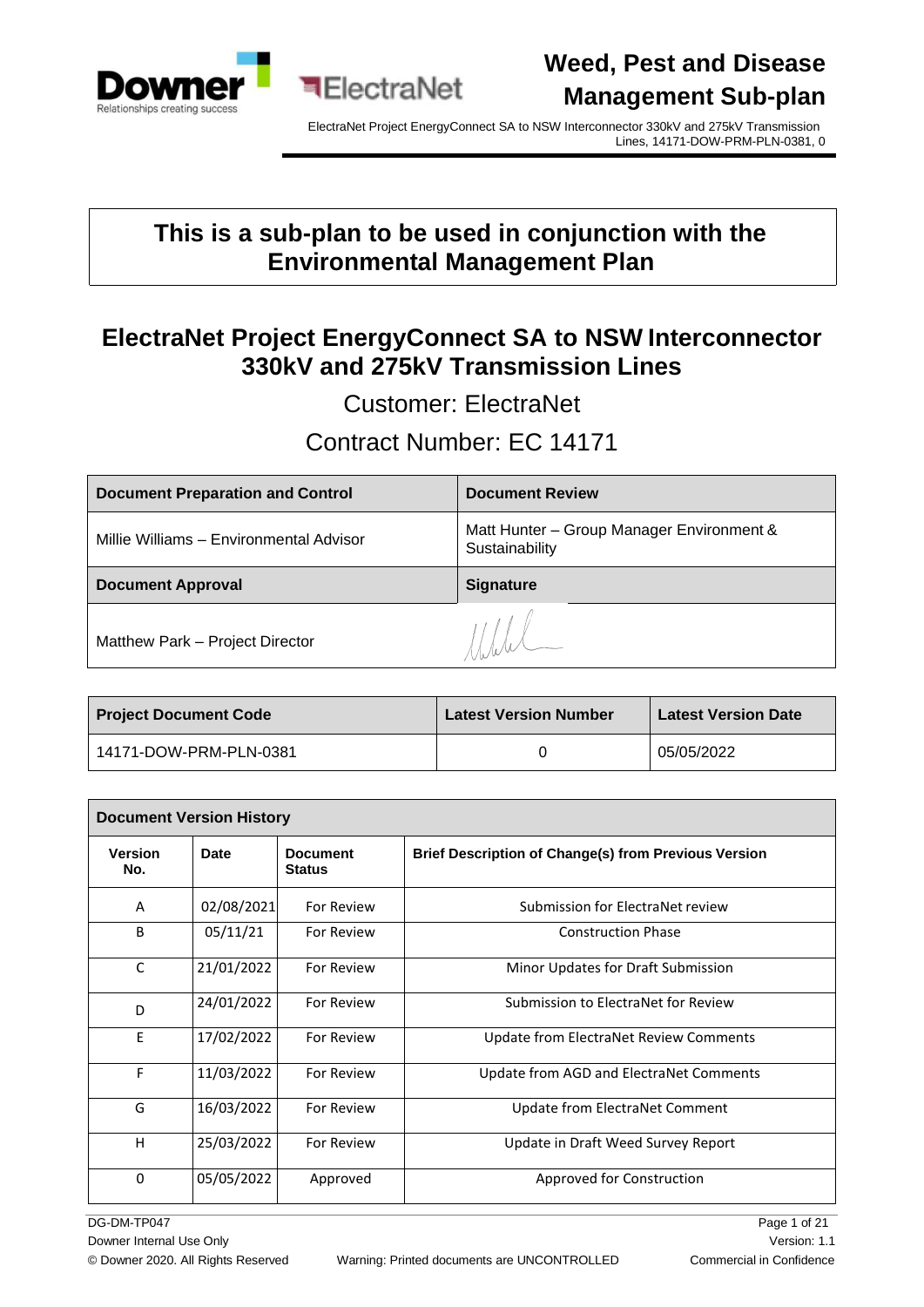



## **TABLE OF CONTENTS**

**ElectraNet** 

| 1  |       |  |
|----|-------|--|
| 2  |       |  |
| 3  |       |  |
| 4  |       |  |
|    |       |  |
|    | 4.1.1 |  |
|    | 4.1.2 |  |
|    |       |  |
|    |       |  |
|    |       |  |
|    |       |  |
| 5  |       |  |
| 6  |       |  |
|    |       |  |
|    | 6.1.1 |  |
|    |       |  |
|    |       |  |
|    | 6.3.1 |  |
| 7  |       |  |
|    |       |  |
|    |       |  |
|    |       |  |
| 8  |       |  |
|    |       |  |
|    |       |  |
|    | 8.2.1 |  |
|    |       |  |
|    |       |  |
|    |       |  |
|    | 8.5.1 |  |
|    | 8.5.2 |  |
|    |       |  |
| 9  |       |  |
|    |       |  |
|    |       |  |
|    |       |  |
|    |       |  |
| 10 |       |  |
| 11 |       |  |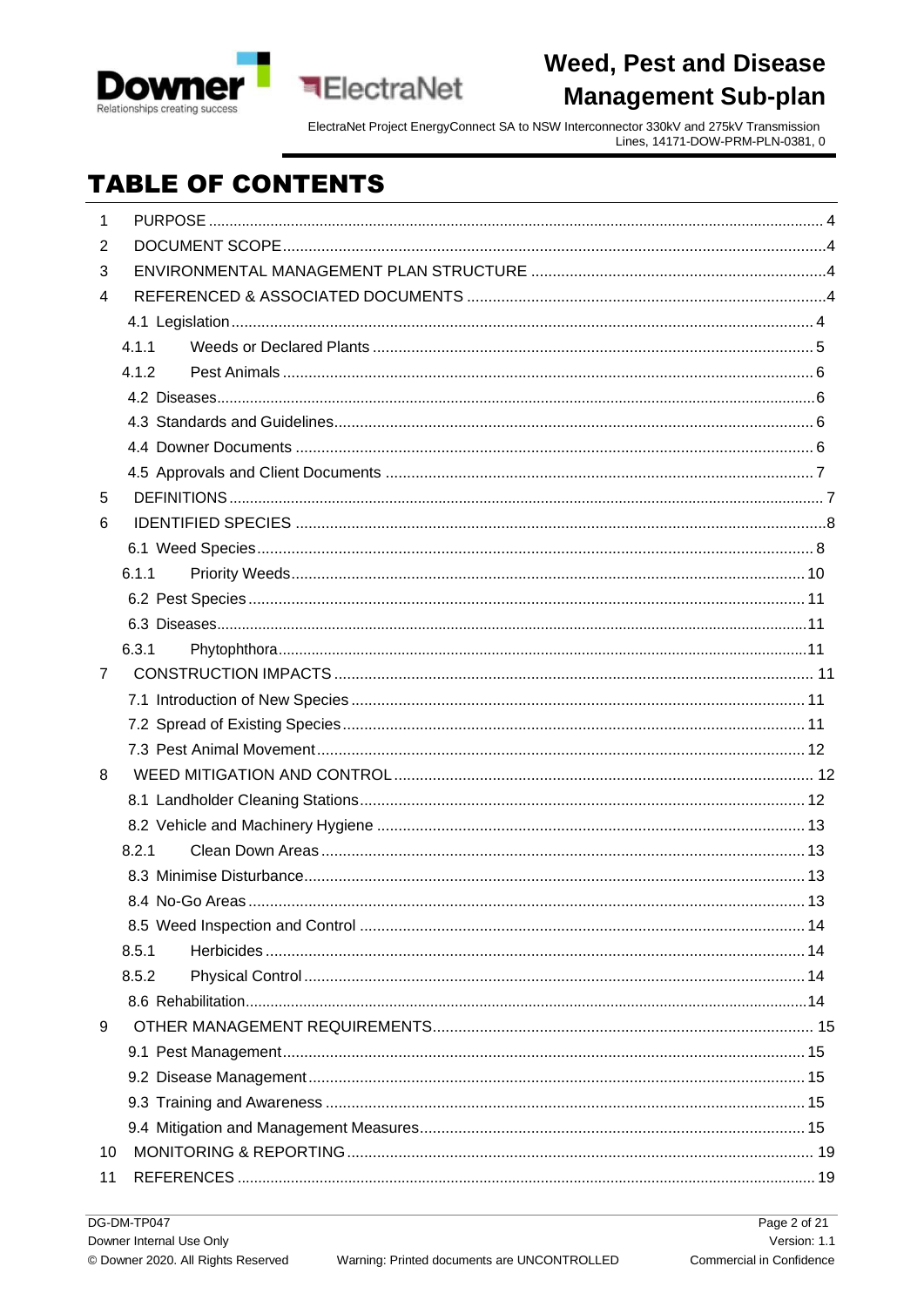

ElectraNet Project EnergyConnect SA to NSW Interconnector 330kV and 275kV Transmission Lines, 14171-DOW-PRM-PLN-0381, 0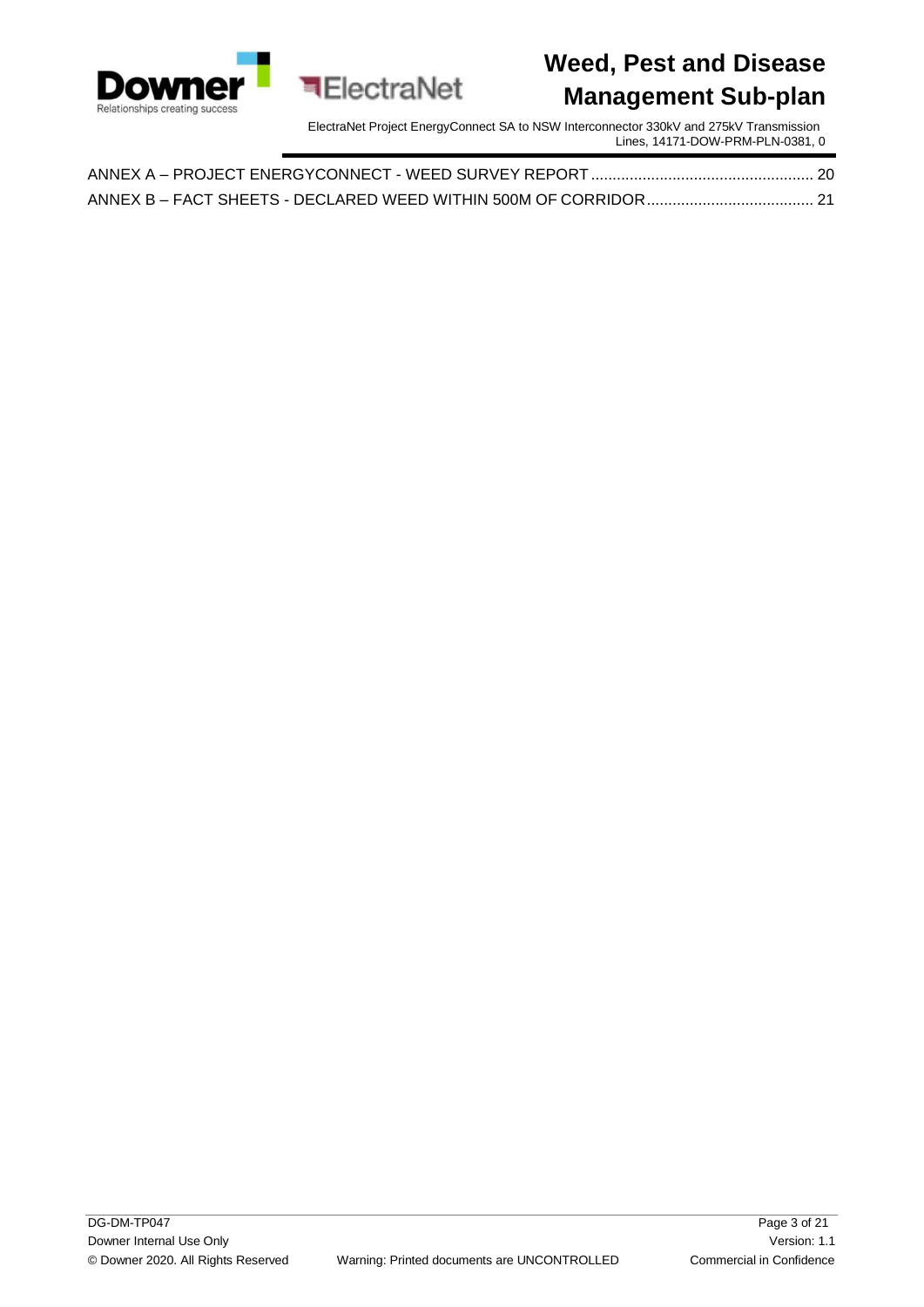



## <span id="page-3-0"></span>1 PURPOSE

The purpose of this sub-plan is to describe how weeds, pests and disease will be managed throughout the duration of the project. Works will be implemented in accordance with the management measures and strategies contained in this sub-plan.

# <span id="page-3-1"></span>2 DOCUMENT SCOPE

The scope of this plan applies to all Downer workers for ElectraNet's Project EnergyConnect (PEC).This plan incorporates the requirements in ElectraNet's project relevant documents including Scope for Environmental Management Plan EC.14171 – Project EnergyConnect Major Works Contract – Design and Construct (March 2021); Safety and Sustainability Standards; and Engineering Contract Specifications . This plan applies to all aspects of environmental management for the project.

Where additional management requirements are identified outside the scope of the Environmental Management Plan and this sub-plan specific environmental controls will be identified and documentation/procedures updated.

# <span id="page-3-2"></span>3 ENVIRONMENTAL MANAGEMENT PLAN STRUCTURE

**बElectraNet** 

A series of environmental sub-plans, as referenced in the project's environmental management plan, aim to identify environmental risks and opportunities, and provide mitigation controls to manage those risks with an emphasis on the critical risks and controls.

As with the environmental management plan, sub-plans reference any IMS documents (including but not limited to, procedures, work instructions, and forms), customer specific requirements, and project specific documents required to execute the project.

Updates to sub-plans are subject to the document review and approval process detailed in the project's document control plan.

# <span id="page-3-3"></span>4 REFERENCED & ASSOCIATED DOCUMENTS

### <span id="page-3-4"></span>**4.1 Legislation**

The *Landscape South Australia Act 2019* (LSA Act) administrated by the Department of Environment and Water (DEW) replaced the *Natural Resources Management Act 2004* on July 1 2021. Under this new legislation, natural resource management regions have been replaced by landscape regions. Landscape South Australia Murraylands and Riverland covers the project boundary

The Murraylands and Riverland Board works closely with land managers to reduce the impacts of pest plants and animals. The Board has a pest management program to assist land managers identify and manage pest plants and animals on their properties. This program is focused on:

- preventing the establishment of identified high risk pests
- assessing and prioritising existing pests
- providing information and advice about pest control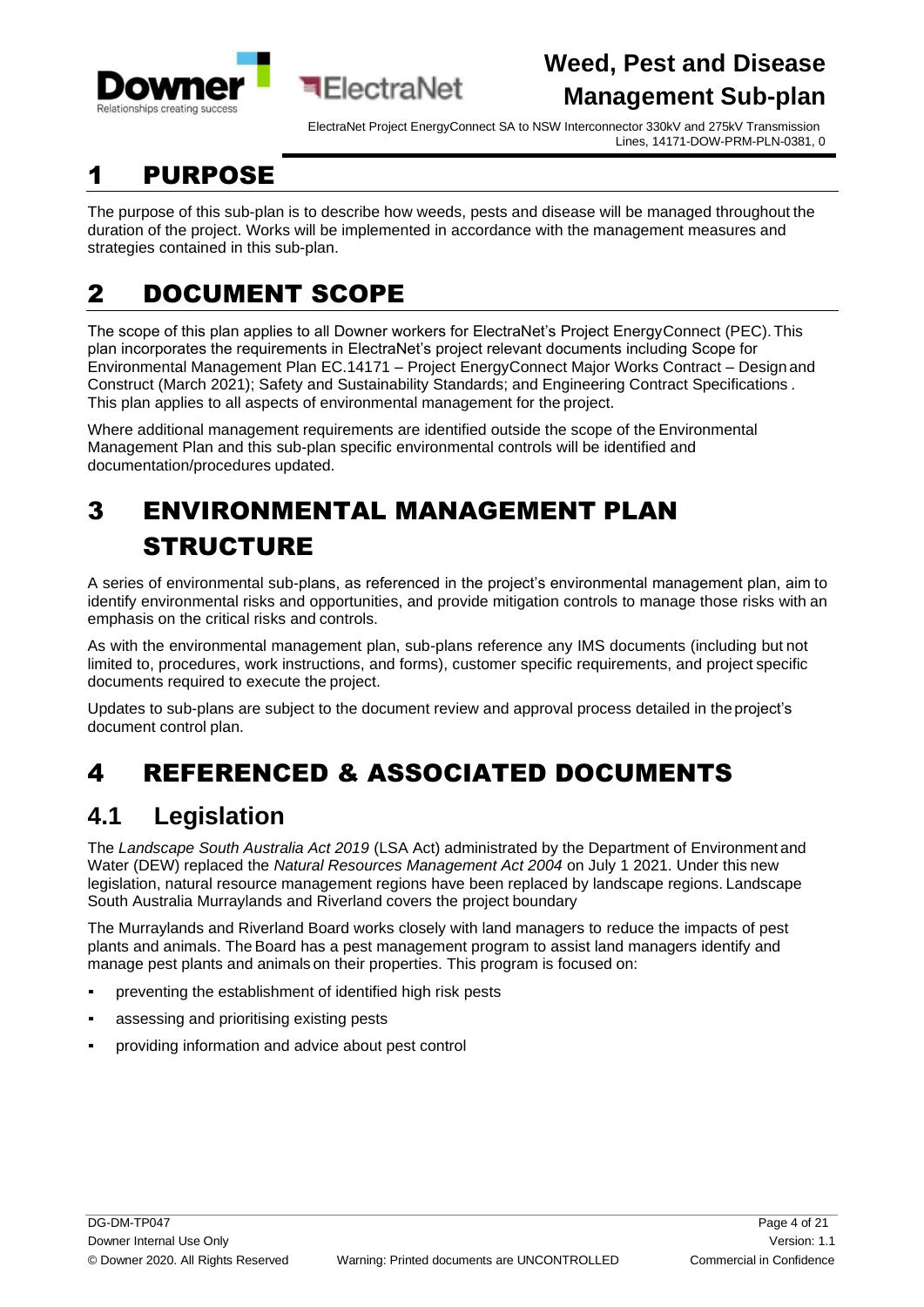

ElectraNet Project EnergyConnect SA to NSW Interconnector 330kV and 275kV Transmission Lines, 14171-DOW-PRM-PLN-0381, 0

### <span id="page-4-0"></span>**4.1.1 Weeds or Declared Plants**

Pest plants that pose a significant threat to agriculture, environment and public are called declared plants and landowners have a legal responsibility to manage these plants.

The *Landscape South Australia Act 2019* (LSA Act) sets out the legal framework for:

- banning the sale of declared plants
- Declared plants must not be moved with without appropriate permits
- destroying or controlling infestations of declared plants
- notifying authorities when an infestation is detected

The weed classifications that have been referenced in this sub-plan in regards to weed management priorities in accordance with the LSA Act and Australian government requirements are summarised in the Table below and detailed in the following Sections.

| <b>Weed Classification</b>                                          |             | <b>Description</b>                                                                   | <b>Requirements</b>                                                                                       |  |
|---------------------------------------------------------------------|-------------|--------------------------------------------------------------------------------------|-----------------------------------------------------------------------------------------------------------|--|
| Declared plants                                                     | DP          | Weeds which require control<br>and/or management under the<br>LSA Act.               | Declared plants must be managed in<br>accordance with the LSA Act.                                        |  |
| Priority weeds of the<br>Murraylands and<br><b>Riverland Region</b> | <b>PW</b>   | Declared weeds with a<br>particular risk to the<br>Murraylands and Riverland         | Implementation of measures in Pest<br>Management Plans for those priority weeds with<br>a plan developed. |  |
| <b>Weeds of National</b><br>Significance                            | <b>WoNS</b> | Identified by the Australian<br>government as posing a risk                          | WoNS have been identified although no<br>additional management measures are required.                     |  |
| Environmental weeds                                                 | <b>FW</b>   | Weeds that have not been<br>declared under the LSA Act but<br>pose significant risks | Environmental weeds have been identified<br>although no additional management measures<br>are required.   |  |

#### **Table 1: Weed classification and requirements**

#### **4.1.1.1 Declared Plants**

Under the LSA Act, declared plants have different levels of regulation based on their properties and potential to spread:

- movement: declared plant must not be moved on a public road with appropriate permits
- sale: declared plant must not be sold
- control: Landholders are required to take action to destroy or contain certain declared plants on their property
- notification: the presence and locations of declared plants must be reported to the Landscape Region

Each declared plant is assigned a Class which determines the applicable level of regulation and associated requirements for management. Declared plants are also assigned a Category which determines the permitting, notification and penalties associated with the legislated requirements.

#### **4.1.1.2 Priority Weeds of Murraylands and Riverland**

The Landscape Region of the Murraylands and Riverland has identified several declared pest plants as priority weeds of the region. The Murraylands and Riverland Landscape Board have developed a Pest Plant Action Plan Murraylands and Riverland Region 2021-2026 and includes 25 priority pest plant species for the region.

#### **4.1.1.3 Weeds of National Significance**

Weeds of National Significance (WoNS) are those specified by the Australian Government based on an assessment process that prioritises weeds based on their invasiveness, potential for spread and environmental, social and economic impacts.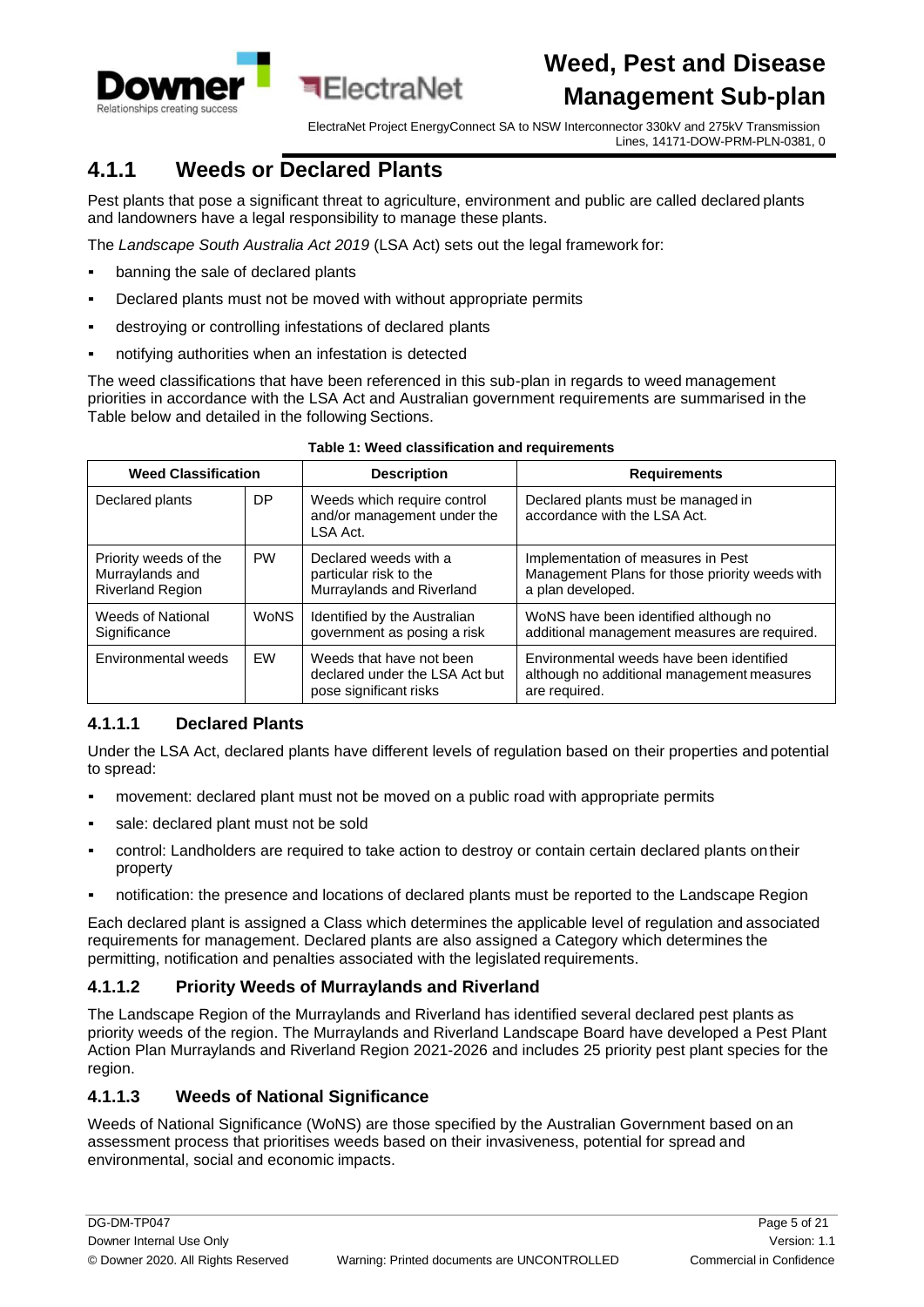

#### **4.1.1.4 Environmental Weeds**

While not declared plants or WoNS, environmental weeds are those that have significant potential forfurther spread if unregulated.

#### **4.1.1.5 Landholder Priority Weeds**

While not declared plants, some weeds have been identified as being a priority to prevent their spread through discussions with landholders within the project area.

#### <span id="page-5-0"></span>**4.1.2 Pest Animals**

Introduced animals are not native to Australia. Pest animals are introduced animals that have been deliberately or accidentally released and are a serious threat to South Australia's primary industries, natural environment and public safety. Declared animals under the LSA Act may have restrictions in place for keeping; moving; selling; releasing; controlling and destroying.

### <span id="page-5-1"></span>**4.2 Diseases**

Notifiable diseases are animal diseases that are a national threat. There is a legal requirement that any suspected or diagnosed cases of notifiable diseases are reported immediately to the appropriate government department. An example of a notifiable disease under the *Livestock Act 1997* (SA) is footrot in sheep and goats.

Another relevant example of disease management requirements under legislation is Phytophthora. Phytophthora dieback occurs in native bushlands, farmlands, nurseries and gardens. It is a major threat to some of Australia's threatened native species and ecological communities. *Phytophthora cinnamomi* is listed as a key threatening process under the *Environment Protection and Biodiversity Conservation Act 1999* (Cth) with management required in accordance with the *Threat abatement plan for disease in natural ecosystems caused by Phytophthora cinnamomic* (Commonwealth of Australia, 2014).

### <span id="page-5-2"></span>**4.3 Standards and Guidelines**

Standards and guidelines applicable to weed, pest and disease management are listed in the following table.

#### **Australian Standards and Guidance Material**

National Farm Biosecurity Manual, Grazing Livestock Production (Animal Health Australia, 2018)

PIRSA Controlling Declared Weeds in SA (Government of South Australia, 2022)

### <span id="page-5-3"></span>**4.4 Downer Documents**

| <b>DOWNER DOCUMENTS</b>                             |                                                          |  |
|-----------------------------------------------------|----------------------------------------------------------|--|
| <b>POLICIES</b>                                     |                                                          |  |
| <b>DG-ZHAN-PO200</b>                                | <b>Environmental Sustainability Policy</b>               |  |
| <b>PRINCIPLES</b>                                   |                                                          |  |
| <b>DG-ZH-PN002</b>                                  | 10 Environmental Principles                              |  |
| <b>PROCEDURES</b>                                   |                                                          |  |
| <b>DG-DM-PR003</b>                                  | Operational Change Management Procedure                  |  |
| DG-QA-PR003                                         | Internal Audits Procedure                                |  |
| <b>DG-RM-PR003</b>                                  | <b>Project Risk and Opportunity Management</b>           |  |
| <b>DG-ZH-PR006</b><br>Incident Management Procedure |                                                          |  |
| <b>DG-ZH-PR007</b>                                  | Zero Harm Performance Monitoring and Reporting Procedure |  |
| DG-ZH-PR116.1                                       | <b>Inspections Procedure</b>                             |  |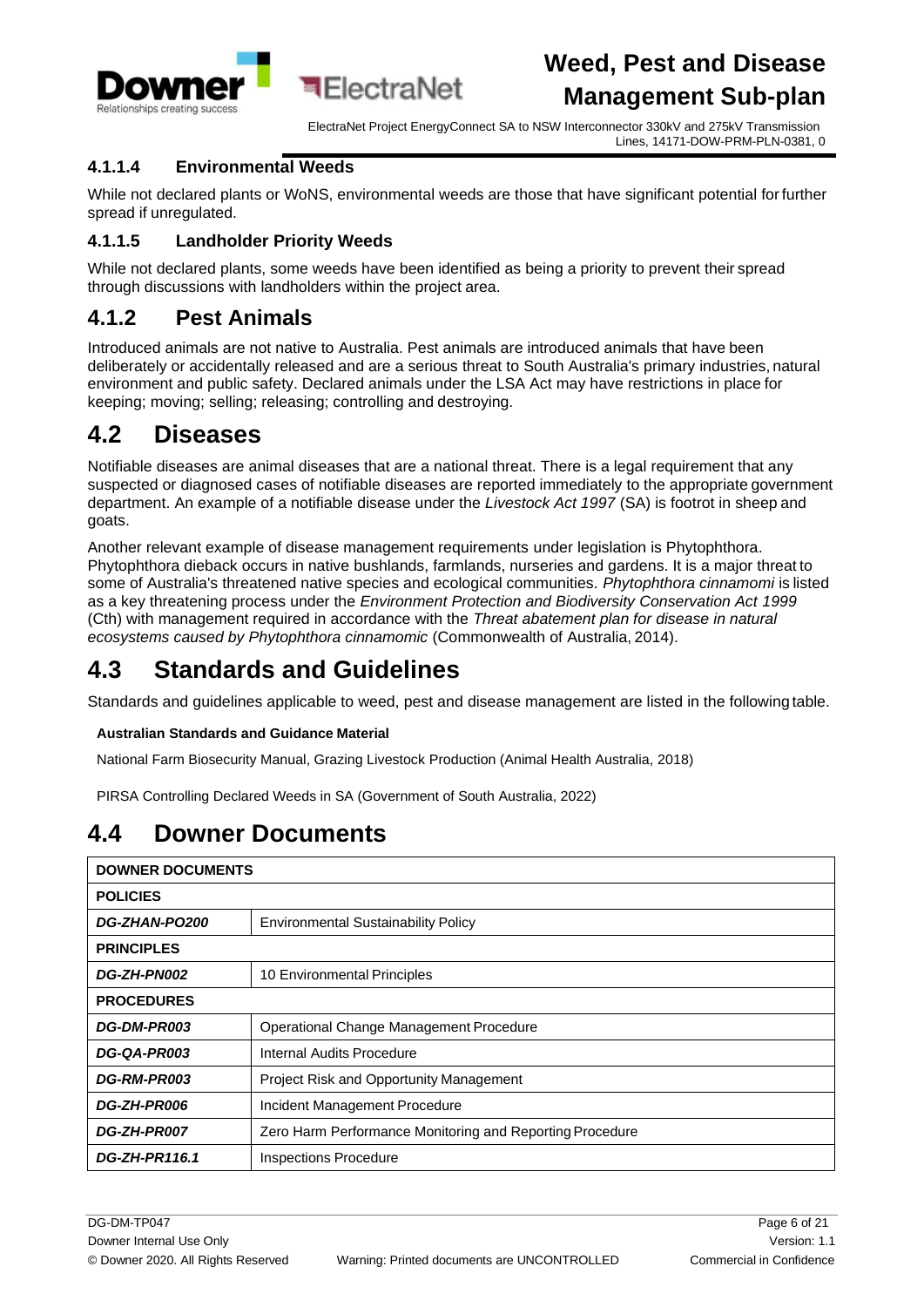



| <b>STANDARDS</b>                  |                                                         |
|-----------------------------------|---------------------------------------------------------|
| DG-HR-ST013                       | Training & Competency Management Standard               |
| <b>DG-ZH-ST002</b>                | Legislative and Other Requirements Standard             |
| DG-ZH-ST013                       | <b>Zero Harm Worker Consultation Standard</b>           |
| DA-ZH-ST071                       | Flora and Fauna Management                              |
| DG-ZH-ST071.1                     | <b>Biosecurity Management Standard</b>                  |
| <b>PROJECT SPECIFIC DOCUMENTS</b> |                                                         |
| 14171-DOW-PRM-PLN-0379            | Environmental Management Plan                           |
| 14171-DOW-PRM-PLN-0380            | Waste Management Sub-plan                               |
| 14171-DOW-PRM-PLN-0552            | Biodiversity and Rehabilitation Management Sub-plan     |
| 14171-DOW-PRM-PLN-0383            | Landholder Liaison Sub-plan                             |
| 14171-DOW-PRM-PLN-0384            | Erosion, Sedimentation and Drainage Management Sub-plan |
| 14171-DOW-PRM-PLN-0385            | Waterways Management Sub-plan                           |
| 14171-DOW-PRM-PLN-0526            | RMMAC Cultural Heritage Management Sub-Plan             |
| 14171-DOW-PRM-PLN-0574            | First Peoples #2 Cultural Heritage Management Sub-Plan  |
| 14171-DOW-PRM-PLN-0575            | Ngadjuri Nation Cultural Heritage Management Sub-Plan   |

**ElectraNet** 

### <span id="page-6-0"></span>**4.5 Approvals and Client Documents**

#### **PROJECT APPROVALS AND CLIENT DOCUMENTS**

| DA.                                | TBC.                                                                                                                            |  |  |
|------------------------------------|---------------------------------------------------------------------------------------------------------------------------------|--|--|
| <b>ECS</b>                         | ElectraNet Section 3 - Engineering Contract Specification (December 2020)<br>Section 3.2a: Transmission Lines - Detailed Design |  |  |
|                                    |                                                                                                                                 |  |  |
|                                    | Section 3.2b: Transmission Lines - Construction                                                                                 |  |  |
| <b>SEMP</b>                        | Scope for Environmental Management Plan EC.14171 - Project EnergyConnect MajorWorks<br>Contract - Design and Construct;         |  |  |
| S&S                                | ElectraNet Safety and Sustainability Standards (October 2020)                                                                   |  |  |
| <b>REFERENCE PLANS AND REPORTS</b> |                                                                                                                                 |  |  |
| <b>EIS</b>                         | EnergyConnect - EIS Volume 1 Chapter 11, Flora and Fauna (JBS&G)                                                                |  |  |
| <b>NRBM</b>                        | National Farm Biosecurity Manual, Grazing Livestock Production (Animal Health Australia, 2018)                                  |  |  |
| <b>WSR</b>                         | Weed Survey Report (November 2021) prepared by JBS&G for ElectraNet                                                             |  |  |

### <span id="page-6-1"></span>5 DEFINITIONS

The following terms are used in this document.

| Construction<br><b>Activity Zone</b><br>(CAZ) | Construction Activity Zones (CAZ) include all ground disturbing activities, access routes and<br>work areas associated with the project including:<br>New tracks, pads and facilities<br>Maintenance of existing access tracks including grading, widening or stabilisation<br>Areas of disturbance associated with demolition works. |
|-----------------------------------------------|---------------------------------------------------------------------------------------------------------------------------------------------------------------------------------------------------------------------------------------------------------------------------------------------------------------------------------------|
|                                               | These designated CAZ will be available as spatial data and/or PDF maps for all workers.                                                                                                                                                                                                                                               |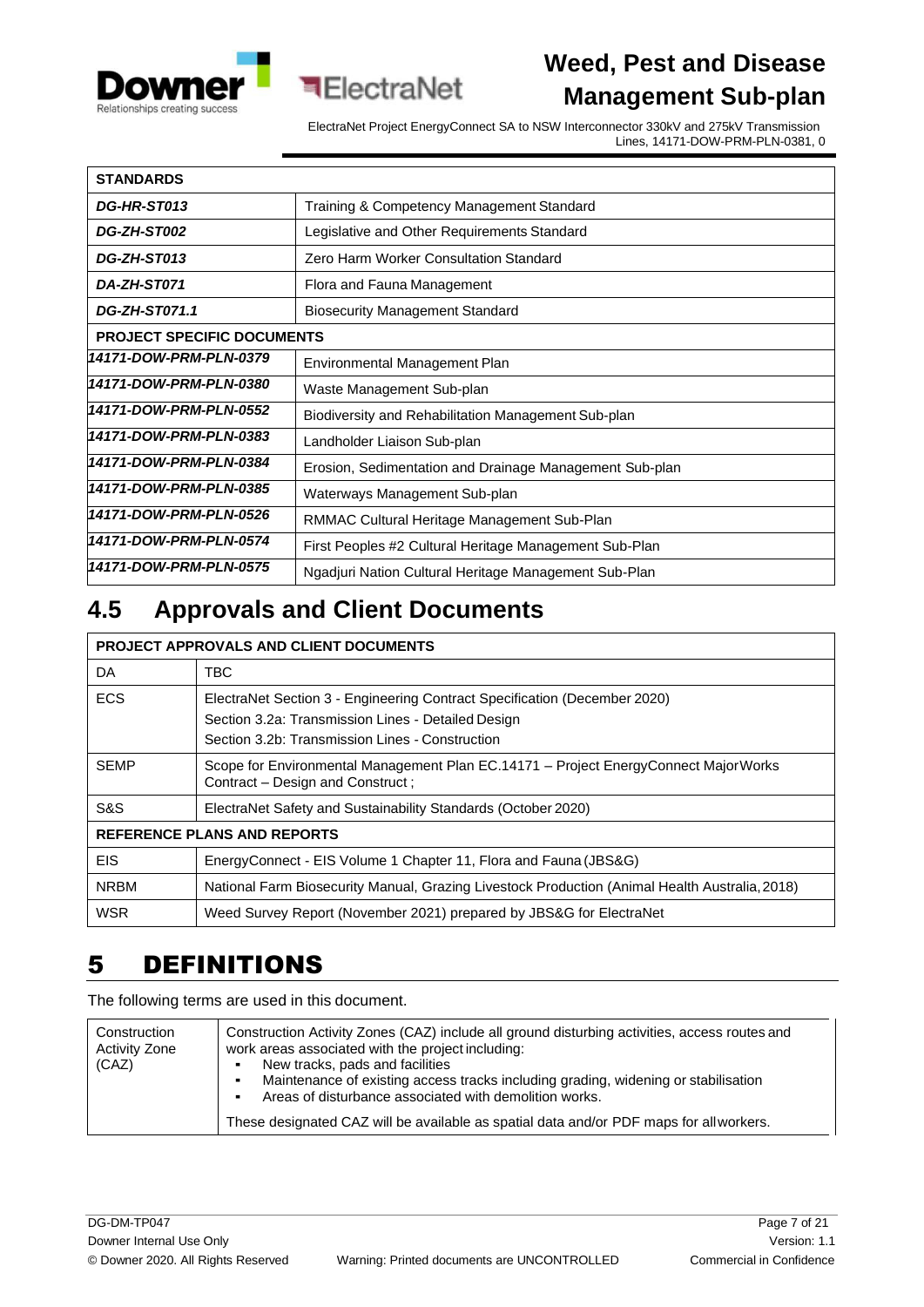

ElectraNet Project EnergyConnect SA to NSW Interconnector 330kV and 275kV Transmission Lines, 14171-DOW-PRM-PLN-0381, 0

| Downer Worker | All individuals working for Downer as employees, contingent labour hire, contractors,<br>subcontractors, apprentices, trainees, and work experience students.                                         |
|---------------|-------------------------------------------------------------------------------------------------------------------------------------------------------------------------------------------------------|
| <b>EMP</b>    | Environmental Management Plan for the construction phase of this project                                                                                                                              |
| <b>INX</b>    | The Zero Harm database used to record, investigate and follow-up events, including audits,<br>hazards, incidents, inspections, meetings, observations, risk assessments, reviews, and<br>suggestions. |

**ElectraNet** 

# <span id="page-7-0"></span>6 IDENTIFIED SPECIES

This section details the weeds, pest animal and diseases that have been identified within the project area

## <span id="page-7-1"></span>**6.1 Weed Species**

Weed presence and weed management are dealt with at a high level within the EIS. A weed survey report was completed by JBS&G in November 2021, the report plotted information along the proposed alignment for Project EnergyConnect, including information from the EIS and the results of a weed survey undertaken in November 2021.

The weed survey traversed along the alignment (where practicable) or along the immediately adjacentroads and tracks. Vegetation on the alignment was inspected on foot in over 200 locations and data on weed presence recorded.

Over 50 exotic plant species have been recorded in or near the proposed alignment in field surveys or databases. These are listed in table 2.

| Common<br><b>Name</b>    | <b>Scientific Name</b>      | <b>Status</b> | <b>Threat</b>  | Weed          |                                                                                              | <b>BDBSA</b>   |
|--------------------------|-----------------------------|---------------|----------------|---------------|----------------------------------------------------------------------------------------------|----------------|
|                          |                             |               | Rating         | <b>Survey</b> | <b>Assessment Sites</b>                                                                      | <b>Records</b> |
| <b>Century Plant</b>     | Agave americana var<br>(NC) |               | 2              |               |                                                                                              | Y              |
| <b>Bridal</b><br>Creeper | Asparagus<br>asparagoides   | DP,<br>WoNS,  | 5              |               |                                                                                              | y              |
|                          |                             | <b>PW</b>     |                |               |                                                                                              |                |
| Onion Weed               | Asphodelus fistulosus       |               | 2              | Y             | 101c, 15b, 1b, 4a, 6a,<br>8c                                                                 | y              |
| Bearded Oat              | Avena barbata               |               | $\overline{2}$ |               |                                                                                              | Y              |
| Wild Oat                 | Avena fatua                 |               | 2              |               | 101a, 3a                                                                                     |                |
| <b>Wild Turnip</b>       | Brassica tournefortii       |               | $\overline{2}$ |               |                                                                                              | Y              |
| <b>Brome Grass</b>       | Bromus sp                   |               | 2              |               | 1 <sub>c</sub>                                                                               |                |
| Ward's weed              | Carrichtera annua           |               | 1              | у             | 104, 105, 111, 112,<br>114, 101a, 11b,<br>14b, 14c, 15b, 25b,<br>26b, 27b, 4b, 6c, 8b,<br>8c | y              |
| Thistle -<br>Saffron     | Carthamus lanatus           |               | 2              | y             | 101a, 1b, 1c, 3c                                                                             | Y              |
| <b>Star Thistle</b>      | Carthamus calcitrapa        |               | 2              | У             |                                                                                              | y              |
| Maltese<br>Thistle       | Carthamus melitensis        |               | 2              | У             | 117                                                                                          | у              |
| Stinkweed                | Dittichia graveolens        |               | 2              | У             |                                                                                              | y              |
| Salvation<br>Jane        | Echium plantagineum         | DP.PW         | $\overline{2}$ | y             |                                                                                              | y              |
| Cut leaf<br>heron's bill | Erodium cicutarium          |               | $\overline{2}$ |               | 1 <sub>b</sub>                                                                               | y              |
| Heron's bill             | Erodium sp                  |               | 2              |               | 20b, 25b, 26b, 28b                                                                           | y              |

#### **Table 2: Weeds identified within the project area**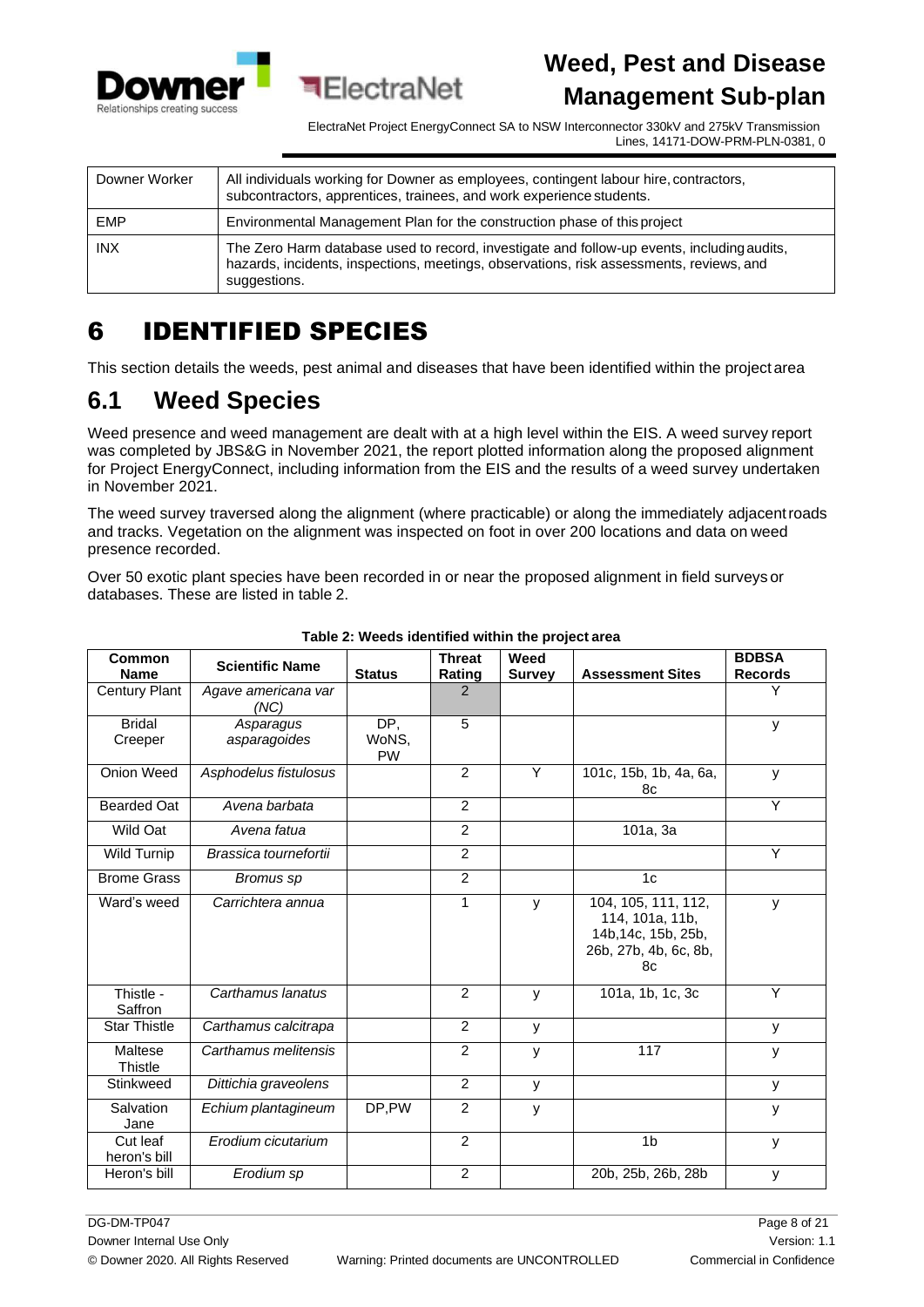



| Common                          | <b>Scientific Name</b>           |                | <b>Threat</b>            | Weed          |                                                                 | <b>BDBSA</b>        |
|---------------------------------|----------------------------------|----------------|--------------------------|---------------|-----------------------------------------------------------------|---------------------|
| <b>Name</b>                     | Euonymus japonicus               | <b>Status</b>  | Rating                   | <b>Survey</b> | <b>Assessment Sites</b>                                         | <b>Records</b><br>У |
|                                 |                                  |                |                          |               |                                                                 |                     |
| Fennel                          | Foeniculum vulgare               |                | $\overline{2}$           |               |                                                                 | у                   |
| Potato weed                     | Helitrapium<br>europaeum         |                | $\mathbf{1}$             |               | 117, 7c                                                         | У                   |
| Rupture wort                    | Herniaria cinerea                |                | $\overline{\phantom{a}}$ |               |                                                                 | у                   |
| <b>Blue Barley</b><br>grass     | Horduem glaucum                  |                | 1                        |               |                                                                 | У                   |
| Wall barley<br>grass            | Hordeum leporinum                |                | 1                        |               |                                                                 | у                   |
| Sea barley<br>grass             | Hordeum marinum                  |                | 1                        |               | 101c, 15b, 1b, 4a, 6a,<br>8c                                    | y                   |
| Barley grass                    | Horduem sp.                      |                | 1                        | y             | 101a, 1b, 2a                                                    | У                   |
| <b>Barley</b>                   | Hordeum vulgare                  |                | 1                        |               | 3a, 4a                                                          | у                   |
| <b>Cats Ears</b>                | Hypochaeris glabra/<br>radicata  |                | 1                        |               | 1 <sub>b</sub>                                                  | У                   |
| Sea-lavender                    | Liminium sp.                     |                | $\overline{2}$           | y             | 112, 114, 25b, 26b                                              | у                   |
| African<br><b>Boxthorn</b>      | Lycium ferocissimum              | DP,<br>WoNS PW | $\overline{4}$           | y             | 101a, 1b, 2a                                                    | у                   |
| Horehound                       | Marrubium vulgare                | DP, PW         | 3                        | y             | 2a, 4a                                                          | у                   |
| small Burr<br>medic             | Medicago minima                  |                | $\overline{2}$           |               | 114                                                             | У                   |
| Small leaf<br><b>Burr Medic</b> | Medicago praecox                 |                | $\overline{c}$           |               |                                                                 | у                   |
| Medic                           | Medicago spp                     |                | $\overline{c}$           | y             | 11c, 12b, 13c, 14b,<br>1c, 25b, 26b, 28b, 2c,<br>3b, 3c, 6c, 7c | у                   |
| Ice plant                       | Mesembryanthemum<br>crystallinum |                | $\overline{2}$           |               | 5c                                                              |                     |
| <b>Threaded Iris</b>            | Moraea setifolia                 |                | $\overline{2}$           |               | 11b, 15b, 1b                                                    |                     |
| Tree tobacco                    | Nicotiana glauca                 |                | $\overline{2}$           |               | 2c, 3c                                                          | у                   |
| Thistle -<br><b>Stemless</b>    | Onopordum acaulon                |                | 3                        | y             | 104, 101a, 1c                                                   | у                   |
| Matchheads                      | Psilocaulon<br>granulicaule      |                | $\overline{2}$           | У             | 111, 27b                                                        | У                   |
| Shrubby<br>Twinleaf             | Roepera aurantiaca               |                |                          |               |                                                                 | y                   |
| Common<br>onion grass           | Romulea rosea var.<br>australis  |                | $\overline{2}$           |               |                                                                 | У                   |
| Tiny bristle<br>grass           | Rostaria pumila                  |                | 1                        |               | 104, 111, 112, 114,<br>101a                                     |                     |
| <b>Wild Sage</b>                | Salvia verbenaca                 |                | $\overline{2}$           | y             | 111, 114, 117, 14c,<br>15c, 17c, 20a, 21c,<br>22c               | у                   |
| Pincussion                      | Scabiosa<br>atropurpurea         |                | $\overline{c}$           |               |                                                                 | y                   |
| Arabian grass                   | Schismus barbatus                |                | 1                        |               |                                                                 | У                   |
| Sand catchfly                   | Silene apetala                   |                | 1                        |               |                                                                 | У                   |
| Smooth<br>mustard               | Sisymbrium<br>erysimoides        |                | 1                        |               |                                                                 | У                   |
| Wild Mustard                    | Sisymbrium sp.                   |                | 1                        | y             | 104, 111, 114, 117                                              | У                   |

**ElectraNet**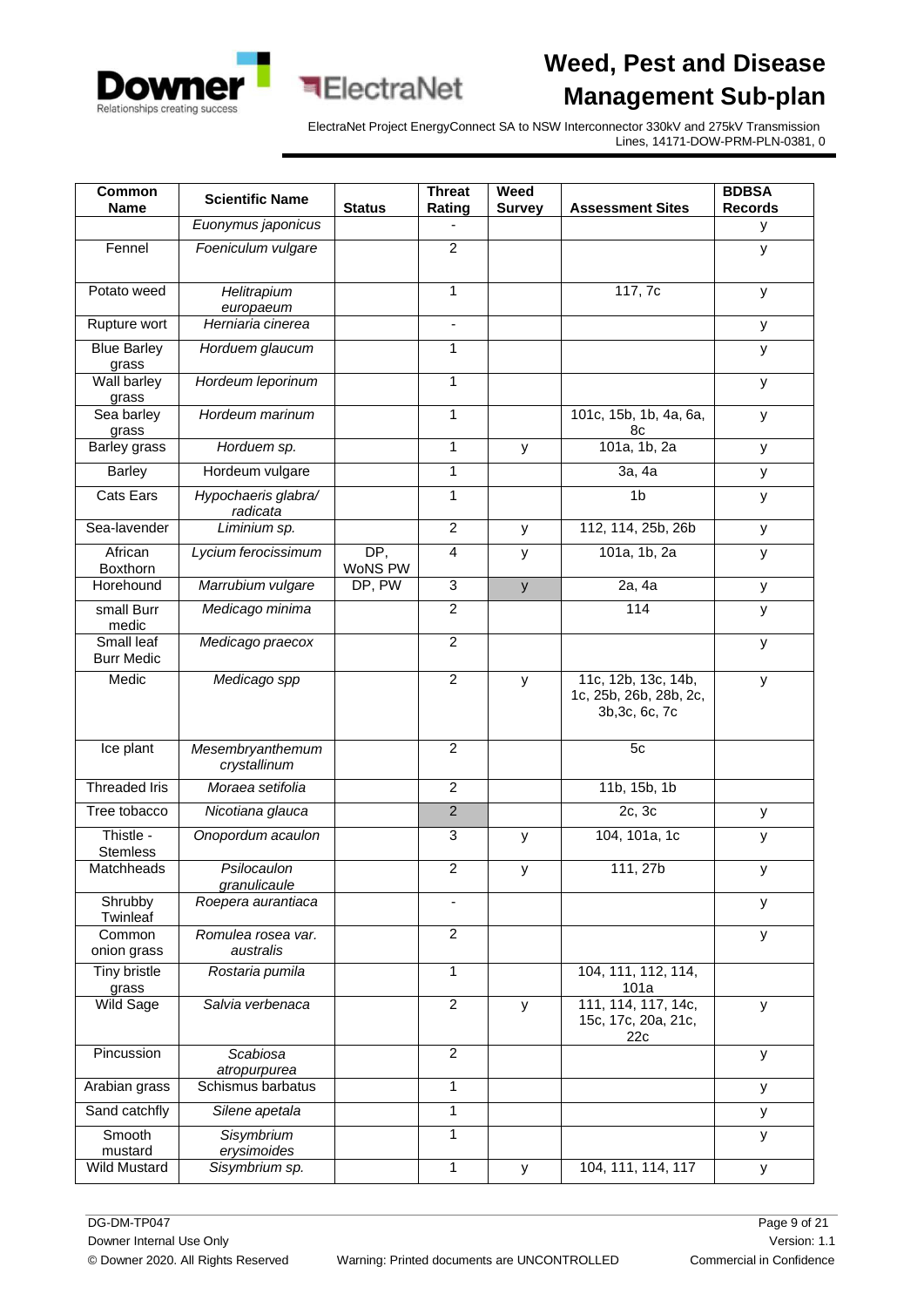



| <b>Common</b><br><b>Name</b> | <b>Scientific Name</b> | <b>Status</b> | <b>Threat</b><br>Rating | Weed<br><b>Survey</b> | <b>Assessment Sites</b> | <b>BDBSA</b><br><b>Records</b> |
|------------------------------|------------------------|---------------|-------------------------|-----------------------|-------------------------|--------------------------------|
| London<br>Mustard            | Sisymbrium Irio        |               |                         |                       |                         |                                |
| Nightshade -<br>Blackberry   | Solanum nigrum         |               | 2                       |                       |                         |                                |
| Thistle - Milk               | Sonchus oleraceous     |               |                         |                       |                         |                                |
| Lesser sand-<br>spurrey      | Spergularia diandra    |               |                         |                       |                         |                                |

**बElectraNet** 

#### <span id="page-9-0"></span>**6.1.1 Priority Weeds**

Declared weeds will be the priority for weed management within the project area. In addition, weeds that have been identified as a priority for landholders will be managed within the project area. Declared plants (DP) under the LSA Act, priority weeds (PW) of the Murraylands and Riverland, Weeds of National Significance (WoNS) and landholder priority weeds (LPW) identified with in 5km of the project site are listed below. While Onion Weed is not considered a priority species, it is a weed of concern raised by a number of landholders.

Six of these declared species have been recorded within 500m of the transmission line corridor (Bridal creeper, Salvation Jane, African Boxthorn, Horehound, Silverleaf Nightshade and Skeleton Weed (at proposed laydown area only).

| <b>Common Name</b>        | <b>DP</b>                                          | <b>PW</b> | <b>WoNS</b> | <b>LPW</b> |             |
|---------------------------|----------------------------------------------------|-----------|-------------|------------|-------------|
| <b>Bridal Creeper</b>     | Asparagus asparagoides and<br>Asparagus declinatus |           | Y           | Y          |             |
| <b>Buffel grass</b>       | Cenchrus ciliaris, C. pennisetiformis              | Y         | Y           |            |             |
| Spiny Burr- grass         | Cenchus longispinus                                | Y         | Υ           |            |             |
| Spiny Burr- grass         | Cenchus spinifex                                   | Y         |             |            |             |
| Skeleton weed             | Chondrilla juncea                                  | Y         | Y           |            |             |
| <b>Boneseed</b>           | Chrysanthemoides monilifera                        | Y         | Y           | Y          |             |
| Golden Dodder             | Cuscuta campestris                                 | Υ         | Y           |            |             |
| Salvation Jane            | Echium plantagineum                                | Υ         | Υ           |            |             |
| <b>False Caper</b>        | Euphorbia terracina                                | Υ         |             |            |             |
| Gazania                   | Gazania sp.                                        | Y         | Y           |            |             |
| African Boxthorn          | Lycium ferocissimum                                | Υ         | Y           | Υ          |             |
| Horehound                 | Marrubium vulgare                                  | Y         | у           |            | Y           |
| Riverina Pear             | Opuntia elata                                      | у         | у           | у          |             |
| <b>Erect Prickly Pear</b> | Opuntia stricta                                    | Y         | Y           | Y          |             |
| <b>Creeping Knapweed</b>  | Rhaponticum repens                                 | Υ         | Y           |            |             |
| Three corner Jack         | Rumex hypagaeus                                    | Y         |             |            |             |
| Apple of Sodum            | Solanum linnaeanum                                 | Y         |             |            |             |
| Noogoora Burr             | Xanthium strumarium                                | Υ         | Υ           |            | Υ           |
| Onion Weed                | Asphodelus fistulosus                              |           |             |            | Υ           |
| African Lovegrass         | Eragrostis curvula                                 |           | Υ           |            |             |
| DG-DM-TP047               |                                                    |           |             |            | Page 10 of: |

**Table 3: Priority weed species for management during the project**

Downer Internal Use Only

© Downer 2020. All Rights Reserved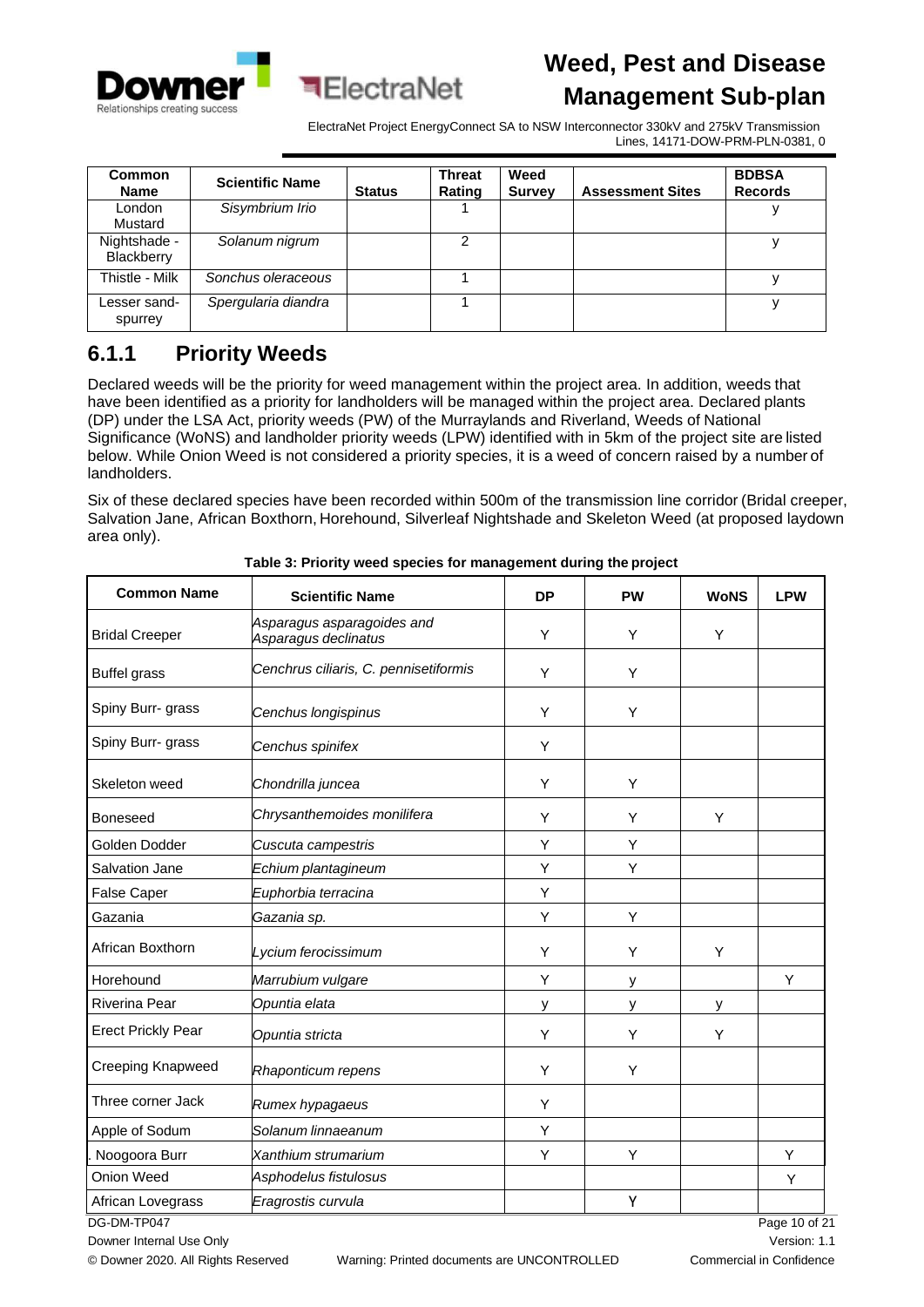

## <span id="page-10-0"></span>**6.2 Pest Fauna Species**

The following pest animals have been identified in the Murraylands and Riverland landscape region area. Key pest species for the region include: (source: https:/[/www.landscape.sa.gov.au/mr/pest-plants](http://www.landscape.sa.gov.au/mr/pest-plants-)animals/pest-animals)

- Dingo (*Canis lupus*) / Wild dogs
- Deer (*Cervus elaphus*) *(Dama dama*)
- Rabbit (*Oryctolagus cuniculus*)
- House mouse (*Rattus norvegicus*)

(note: marine species have been excluded)

Wild Pigs have also been identified as a pest that the Landscape Board and Department of Environment and Water are aware of in the Riverland.

If any of the above species are identified on property, notification to the Murraylands and Riverland Landscape board is to be provided within 72hrs.

### <span id="page-10-1"></span>**6.3 Diseases**

#### <span id="page-10-2"></span>**6.3.1 Phytophthora**

Phytophthora is a soil-borne plant pathogen which attacks the roots of susceptible plants causing disease, Phytophthora dieback, and death. There are approximately 25 species of Phytophthora with *Phytophthora cinnamonni* being more common in South Australia.

As the disease affects plant roots, Phytophthora is often difficult to detect until the plant is fatally affected. Susceptible species can suddenly die, while less susceptible species will show crown decline symptoms such as leaf yellowing, death of primary leaf bearing branches and epicormic growth, as well as necrotic areas at the base of the tree. Eventually, these less susceptible species will also die due to the symptoms.

There are no Phytophthora records within the transmission line corridor. The nearest unconfirmed reports in in the Mount Lofty Ranges in Kaiserstuhl Conservation Park.

#### **6.3.1.1 Risk Factors**

This pathogen can spread easily through soil, water and organic matter and activities involving the movement of these mediums. The pathogen can remain dormant for long periods in dry conditions and is impossible to eradicate from infested areas.

Phytophthora prefers warm, moist conditions with temperatures between 15ºC and 30ºC and rainfall greater than 400 mm/year. It also prefers neutral to acid soils. Many native plants are susceptible to Phytophthora so the risk of spread is heightened in, or adjacent to, areas of native vegetation.

The likelihood of occurrence increases where:

- average annual rainfall exceeds 400 mm/year
- warm, moist conditions occur
- poor drainage is present, and
- susceptible plants are present.

Given the annual rainfall in the area is less than 400mm and the calcerous soil structure, it is unlikely for Phytophthora to be present in the area.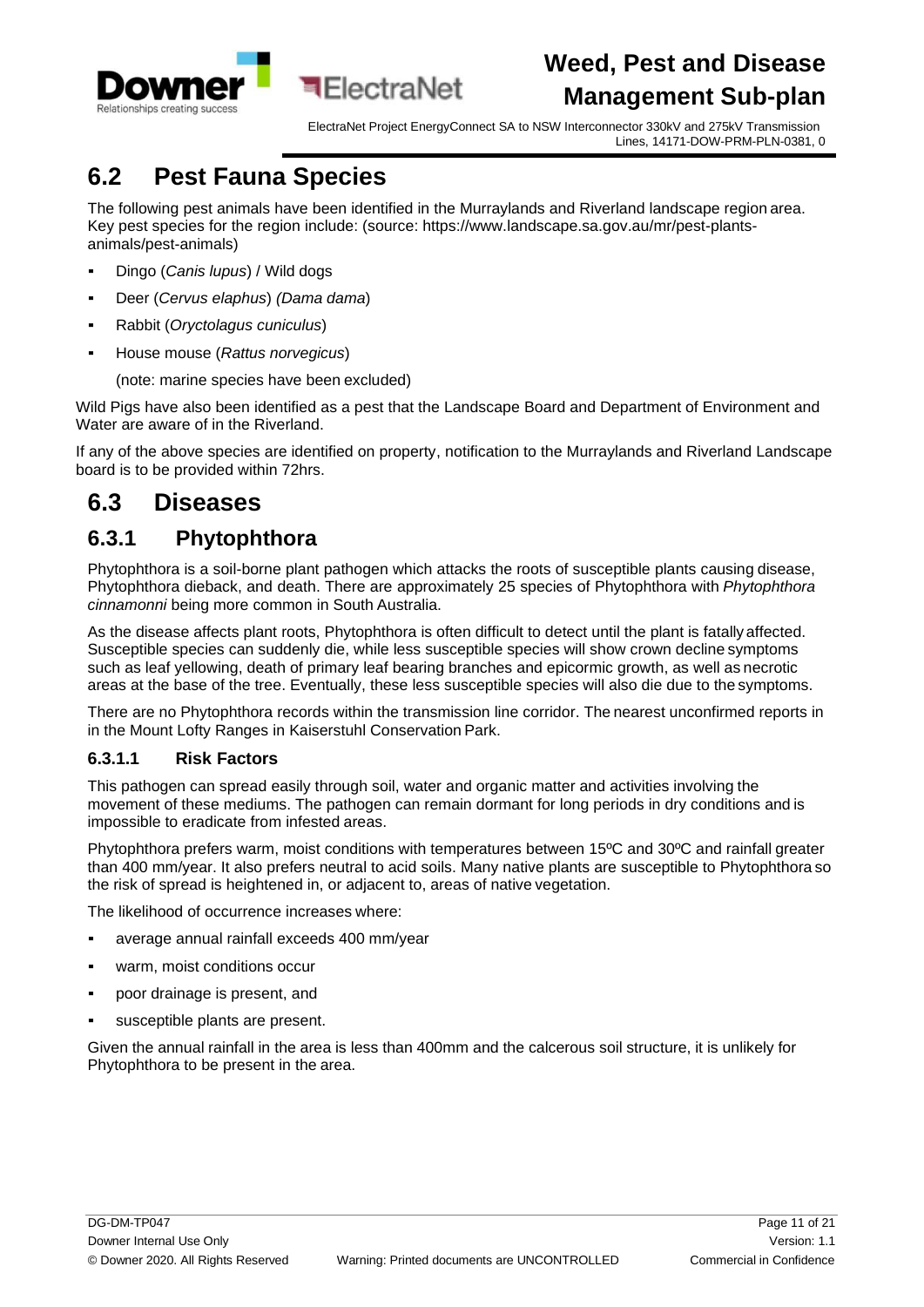

ElectraNet Project EnergyConnect SA to NSW Interconnector 330kV and 275kV Transmission Lines, 14171-DOW-PRM-PLN-0381, 0

# <span id="page-11-0"></span>7 CONSTRUCTION IMPACTS

## <span id="page-11-1"></span>**7.1 Introduction of New Species**

The transport of vehicles, machinery and equipment to the project has the potential to introduce new weeds, pests or diseases.

# <span id="page-11-2"></span>**7.2 Spread of Existing Species**

Construction activities have the potential to spread of weeds, pests and diseases through the movement of soil and plant material on vehicles, machinery and equipment along the transmission line alignment. Further, construction activities involving clearing and disturbance increase the opportunities for weeds to establish in new areas.

# <span id="page-11-3"></span>**7.3 Pest Animal Movement**

Construction activities have the potential to increase pest animal occurrence through vegetation clearing providing corridors for pest animals to access previously inaccessible areas and increasing potential predation of native species. There is also a risk of putrescibles attracting pest animals to construction areas, if not properly managed.

# <span id="page-11-7"></span><span id="page-11-4"></span>8 WEED MITIGATION AND CONTROL

## <span id="page-11-5"></span>**8.1 Landholder Cleaning Stations**

In accordance with Project EnergyConnect, Weed Survey Report (May 2021), there was nothing recorded on the weed survey that would warrant implementing measures such as washdown locations or quarantine zones.

At the request of landholder's the following vehicle cleaning stations will be included:

Ronald and Leona Clarke – Rumble strips to be installed at both sides of property with capture barriers consisting of star droppers and shade cloth along the length of the strip. Rumble strips to be removed at the end of the works and land remediated.

DH Phillips Pty Ltd – One washdown to be installed and traffic restricted to that entrance only. Washdown to be a suitable high pressure washer. Washdown to be removed at the end of the works and land remediated as was.

Michael and Denise Schuppan – Rumble strips to be installed at both sides of property with capture barriers consisting of star droppers and shade cloth along the length of the strip. Rumble strips to be removed atthe end of the works and land remediated.

## <span id="page-11-6"></span>**8.2 Vehicle and Machinery Hygiene**

The spread of weeds and pathogens can be minimised by implementing best practice hygiene standards. All vehicles, machinery and equipment will be inspected upon arrival to the project area to ensure they are free of soil or other organic materials and DG-ZH-FM071.2 Hygiene Inspection Form will be completed. If required, vehicles, machinery and equipment arriving to the project area will be cleaned down at the camp or commercial washdown facility to remove any soil or other organic materials prior to mobilising onto the transmission lines.

It is noted that there is potential for light vehicles to leave the project area at the end of the rostered shift. Therefore, at the beginning of each rostered swing, Light Vehicles are to be washed down to remove potential weed or seed carried from areas outside of the project area. This will either be at a commercial washdown facility or washdown location installed at Morgan Camp. Every washdown event is to be recorded.

Onsite Pre-starts will include a visual inspection of the vehicle and if there is a visual build-up of dirt or vegetative material. If Identified the vehicle is to be cleaned down either via brush down or at a washdown location.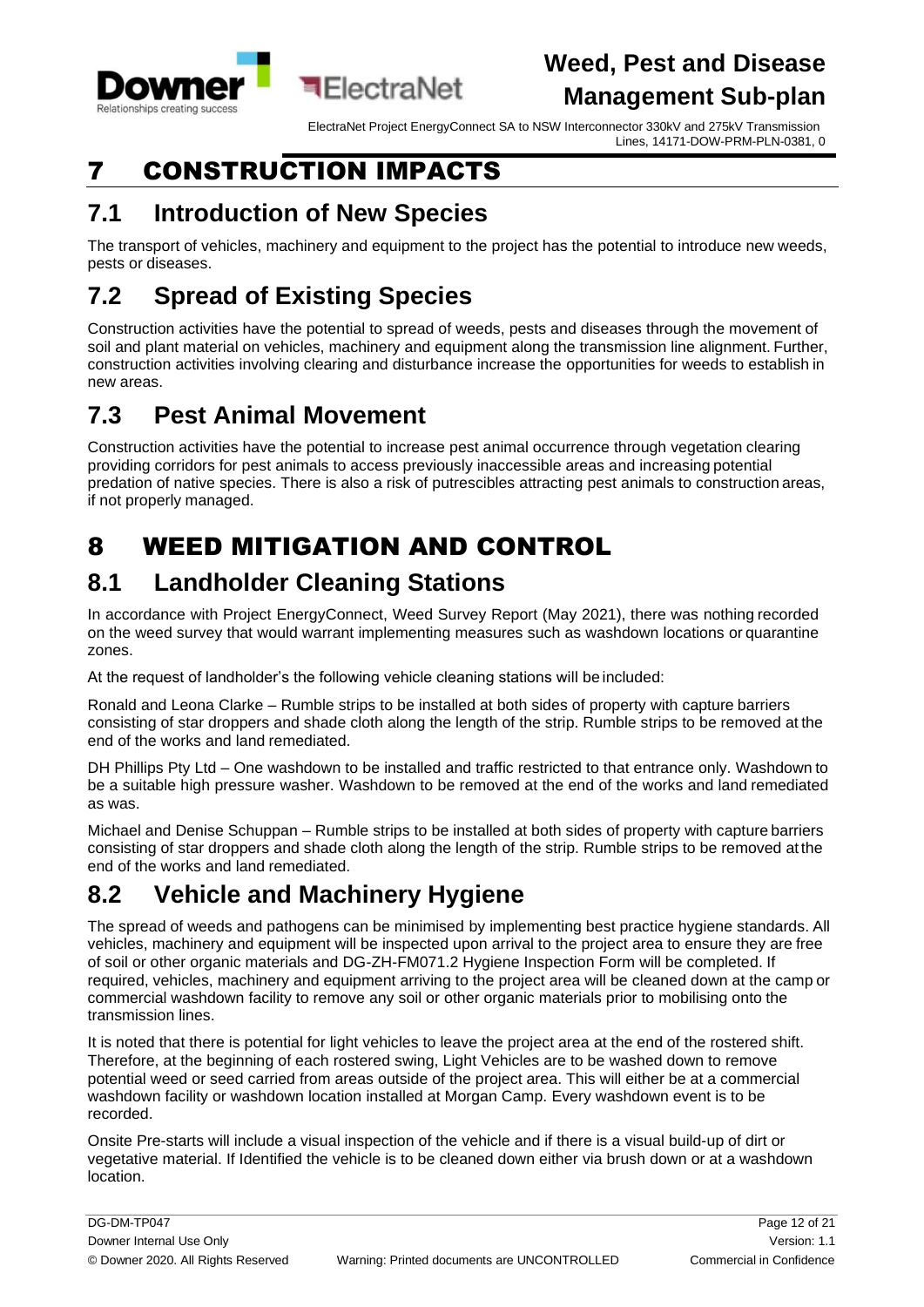

ElectraNet Project EnergyConnect SA to NSW Interconnector 330kV and 275kV Transmission Lines, 14171-DOW-PRM-PLN-0381, 0

#### <span id="page-12-0"></span>**8.2.1 Clean Down Areas**

Cleaning stations, both temporary or semi-permanent, will be appropriately sized to cater for largest machinery or vehicle to be cleaned.

The project will include 4 rumble strip cleaning stations designed to remove soil from tyres prior to accessing properties. The rumble strips will include capture barriers consisting of star droppers and shade cloth along the length of the strip. Rumble strips to be removed at the end of the works and land remediated.

<span id="page-12-3"></span>Two semi-permanent washdown areas will be installed and will include an impervious surface such plastic lined with rock. The perimeter of the wash down area will be bunded approximately 100 mm higher than the surrounding area to capture water runoff. The wash down bay will be graded to ensure wash water is directed to a sediment trap or basin, where required. Sediment traps may require routine desilting or dewatering with disposal of collected materials to a licensed waste disposal facility. Water Collected from washdown facilities is to be captured and removed from site.

In addition to the washdown location installed on a landholders property, a washdown facility will also be installed at the laydown area in North-West Bend to Clean vehicles and machinery when required.





**Figure 1: Examples of clean down facilities**

#### <span id="page-12-1"></span>**8.3 Minimise Disturbance**

Ground disturbance and vegetation clearing can initiate weed growth. All ground and vegetation disturbance will be the minimum required for safe access during construction.

Different clearing methodologies will be implemented to minimise disturbance of vegetation rootstock and promote revegetation. See the biodiversity and rehabilitation management sub-plan for further information on clearing methodologies.

Vehicle movement will be minimised around the site by restricting movements only to nominated access tracks and CAZ areas. Only nominated entry and exit points are to be utilized for the project, and are to be monitored for potential soil tracked onto roads. A Water Cart will be utilized to reduce soil being tracked onto entry and exit points where required. Refer to Traffic Management Plan for proposed road treatments/upgrades for Turnout locations from public roads to access tracks. Entry and Exit points will be inspected via the *DG-ZH-FM116.2 Environmental Inspection Checklist* to ensure roadside soils and turnout points are weed free, and weed seed or pathogens are not being tracked to or from the project site.

### <span id="page-12-2"></span>**8.4 No-Go Areas**

No-Go areas will be utilised, where required, to prevent vehicles and personnel entering areas with a high density of weeds adjacent to the access route or work areas. In particular, this will be implemented for areas with a high density of declared or priority landholder weed species. This will be implemented to prevent the potential spread of weeds from these areas. Buffers may be implemented for areas identified to contain declared weed species.

The No-Go areas will be delineated onsite using bunting and signage ('Protected area- Keep out' or similar). The No Go areas will also be discussed with work crews at pre-start work meetings and toolbox talks.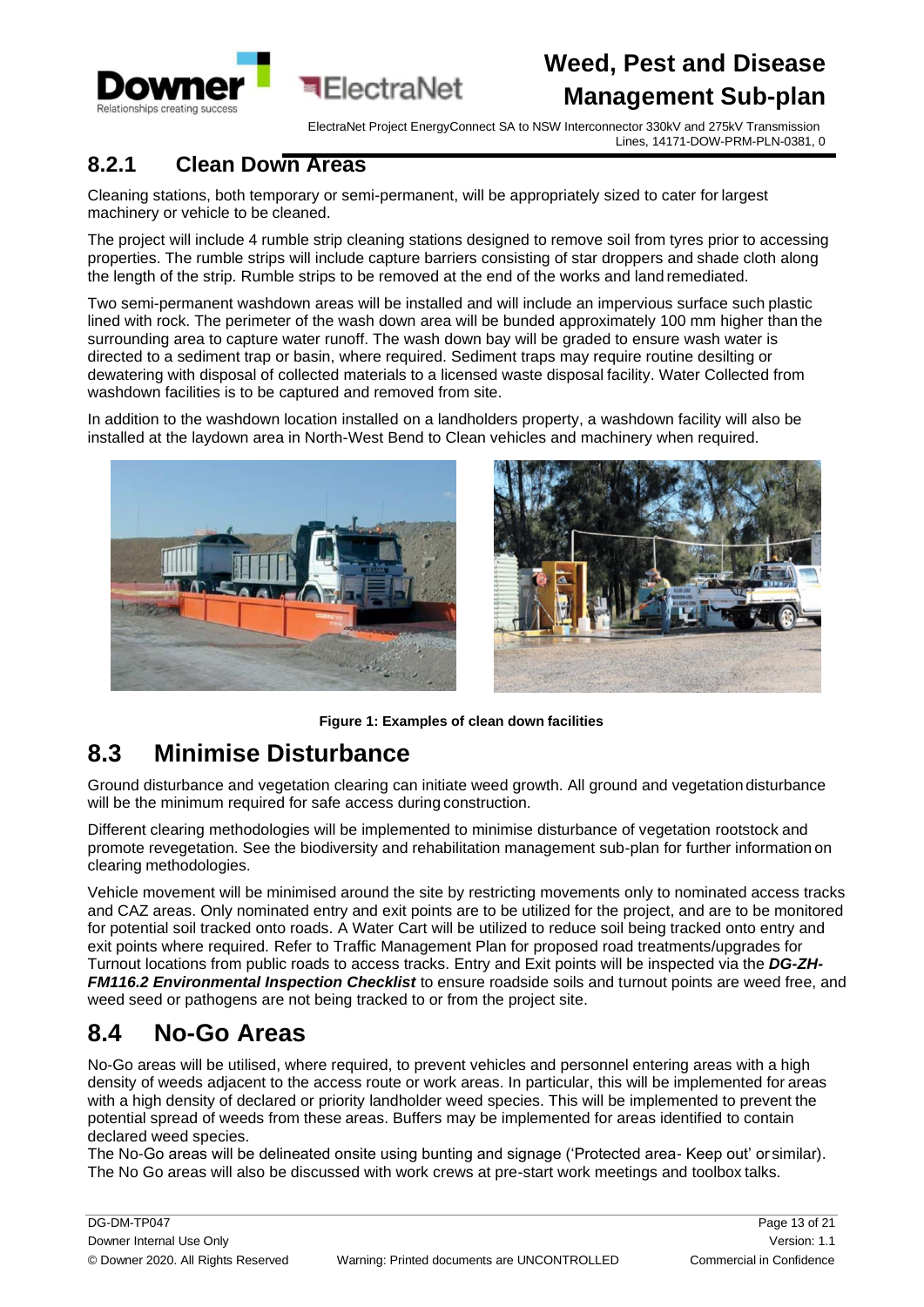

ElectraNet Project EnergyConnect SA to NSW Interconnector 330kV and 275kV Transmission Lines, 14171-DOW-PRM-PLN-0381, 0

### <span id="page-13-0"></span>**8.5 Weed Inspection and Control**

Fortnightly formal inspections for weeds on active construction sites, access tracks to active construction sites, laydown areas and camp sites, and the adjacent areas, will be undertaken using the environmental inspection checklist. Where new declared weed infestations are identified, and potentially result from project activities, ElectraNet and Landscape Board will be notified immediately.

New weed infestations are also to be reported to the Landscape Board, this will allow notification to PIRSA. Identification of reportable weeds is required within 72hours of detection. A notification email should include the name of the weed, location, any control that was conducted, and contact details for follow up.

Contact details for reporting to Murraylands and Riverland Landscape Board are as follows;

#### *Hannah Spronk Riverland District Manager [Hannah.Spronk@sa.gov.au](mailto:Hannah.Spronk@sa.gov.au) 0427061377*

Weeds will be controlled, as required, during the project using herbicides or physical control. Declared and landholder priority weed species will be targeted for weed control.

Murraylands and Riverland Landscape Board may provide assistance in fortnightly weed inspections or provide guidance on management options if required.

#### <span id="page-13-1"></span>**8.5.1 Herbicides**

Landholder consent is required prior to using any weed control chemical on the easement and consideration given to adjoining properties if in close proximity (especially of agriculture/horticulture crops are present).

<span id="page-13-3"></span>Control of weeds using herbicides may be implemented to minimise the spread of weeds in particular declared and landholder priority weed species. Declared weeds will be controlled where identified within the CAZ area (with the consent of the landholder).

Typical herbicide types and applications to control weed growth is provided in the Table below. It should be noted that weed growth will be influenced by seasonal variations, such as rain.

Controlling declared weeds in South Australia will be in accordance with the control options provided on South Australian Government, Department of Primary Industries and Regions site for Controlling Declared Weeds. [Controlling declared weeds in SA -](https://pir.sa.gov.au/biosecurity/weeds/controlling-weeds) PIRSA

| <b>Control Description</b>           | <b>Herbicide</b> | Application   |
|--------------------------------------|------------------|---------------|
| Full weed removal/bare ground        | Foliar           | Every 4 weeks |
| Vegetation cover but prevent seeding | Foliar           | Every 8 weeks |
| Prevent emergence/bare ground        | Residual         | 6 monthly     |

Table 4: Typical weed control periods (G. Pedlar pers. comm.19/11/20)

All weed spraying will be undertaken with permission of the landholder and in accordance with *Agricultural* and Veterinary Products (Control of Use) Regulations 2004 (SA) including competency for spraying Group I herbicides, as required.

### <span id="page-13-2"></span>**8.5.2 Physical Control**

Physical removal of weeds may be implemented to establish clean work areas and minimise the spread of declared weed species, as required. Hand removal of weeds is effective for smaller juvenile or isolated plants, while machinery may be required for more established plants with deeper root systems or larger areas of weed infestation.

Declared weeds that are physically removed will be transported to licensed waste disposal facility for disposal. Under the LSA Act, a permit is required for the movement of declared plants. If declared plants are required to transported from site for disposal at a licensed waste disposal facility, a permit will be obtained from the Murraylands and Riverland Landscape Board. This process involves contacting the Landscape Board and providing details on type of declared plant/s; number or volume or plants; location plants were removed; method of transport; and disposal location. There is no cost for this permit, and the permit typically takes one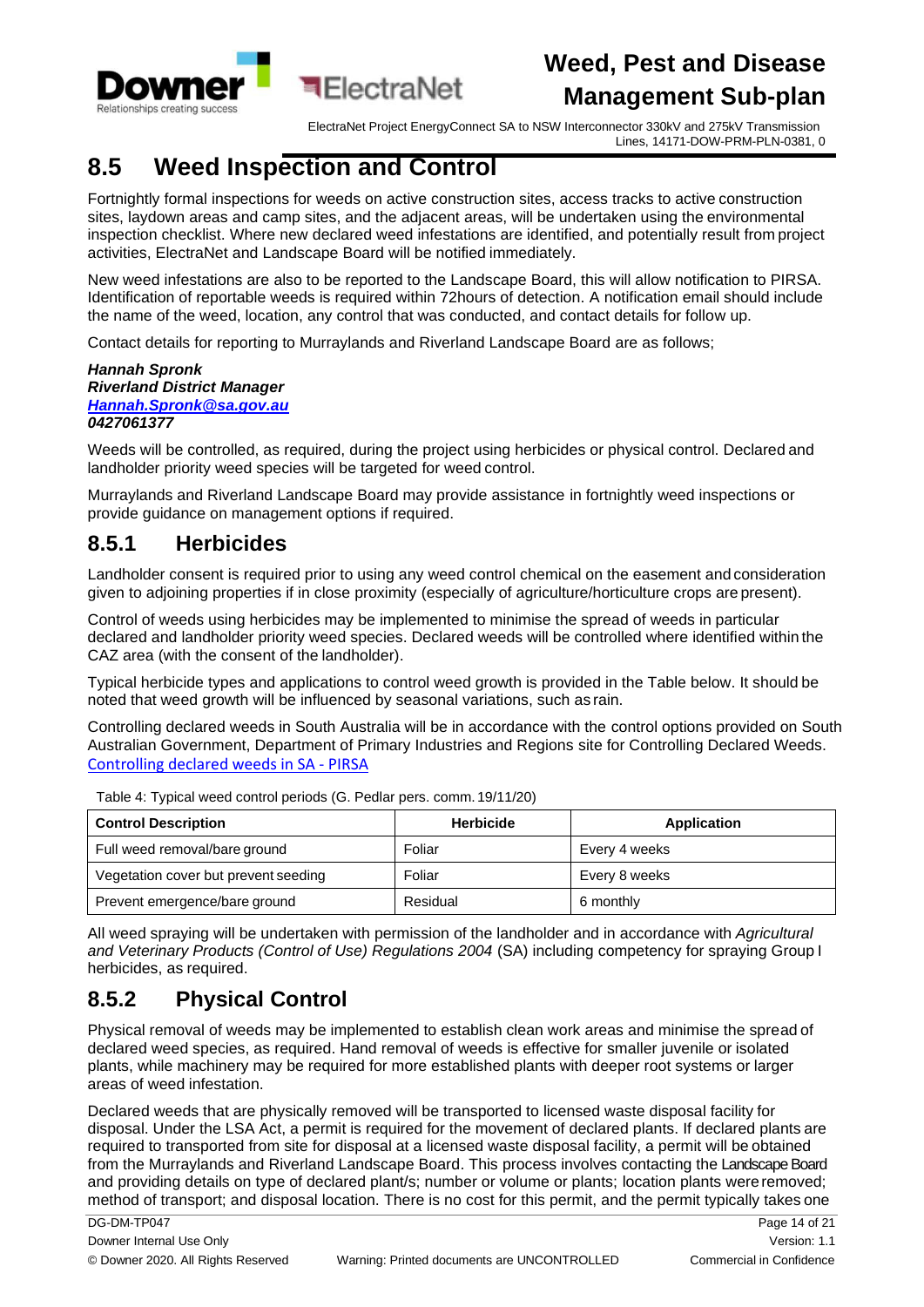



week to be issued.

### <span id="page-14-0"></span>**8.6 Rehabilitation**

Progressive rehabilitation of disturbed areas, for locations not required for ongoing maintenance works, will be implemented to reduce the establishment of weeds. This rehabilitation will commence as soon as practicable after the area is no longer required.

Declared weeds growing in topsoil and stockpiled vegetative matter will be controlled by spraying or physical removal prior to re-spreading across disturbed areas during rehabilitation. For further information on rehabilitation requirements refer to the biodiversity and rehabilitation management sub-plan.

## <span id="page-14-1"></span>9 OTHER MANAGEMENT REQUIREMENTS

¶FlectraNet

### <span id="page-14-2"></span>**9.1 Pest Management**

To minimise the impacts of pest animals from the project the following will be implemented:

- vegetation clearing and disturbance will be the minimum required for safe access during construction to minimise the creation of predator access routes.
- progressive rehabilitation of disturbed areas, for locations not required for ongoing maintenance works, will be implemented.
- waste will be stored appropriately to discourage pest animals including covering putrescible and organic wastes.
- regular servicing of all bins and disposal to a licensed waste disposal facility.

### <span id="page-14-3"></span>**9.2 Disease Management**

To minimise the impacts of diseases from the project the following will be implemented:

- vehicles, machinery and equipment will be inspected upon arrival to the project area to ensure they are clean and free of dirt, mud or other organic materials.
- all vehicles and personnel will stay to designated tracks and work areas.
- vegetation clearing and disturbance will be the minimum required for safe access.

Other specific management measures for disease are detailed below.

### <span id="page-14-4"></span>**9.3 Training and Awareness**

Downer recognises the importance of employee training and induction, and the critical role it plays in supporting the safe and environmentally responsible conduct of project operations. All personnel must be fully informed of their specific environmental obligations and are suitably trained and competent to undertake works in accordance with ElectraNet and Downer requirements.

Specific training for key operational staff prior to the commencement of works will include inspection and cleaning of vehicles, machinery and equipment to prevent the spread of weeds and diseases.

The site induction for all staff, sub-contractors and visitors will include weed, pest and disease identification and management.

## <span id="page-14-5"></span>**9.4 Mitigation and Management Measures**

The following table outlines the mitigation and management measures that will be implemented as far as practicable throughout the project to prevent potential impacts of weeds, pests and disease.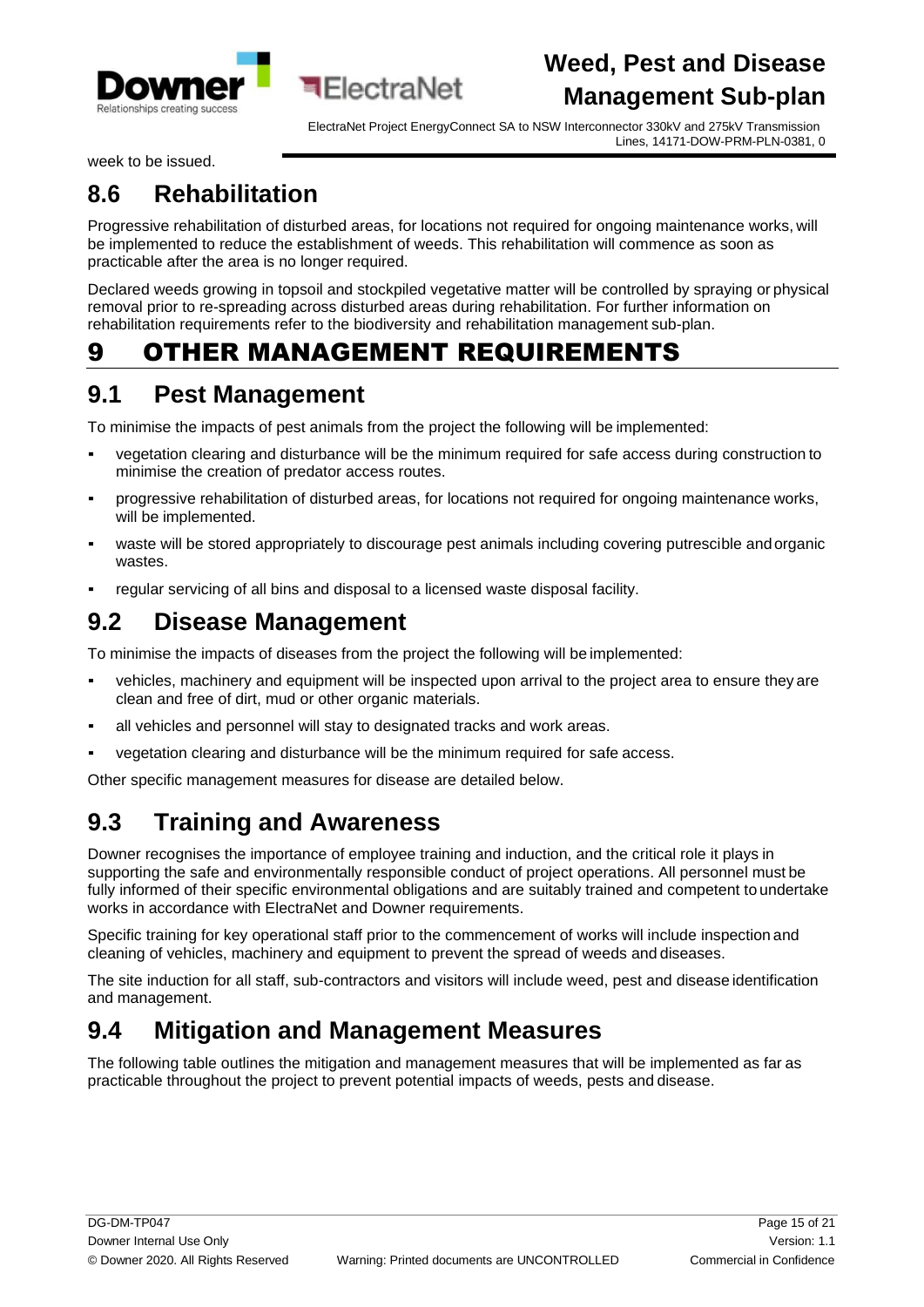

**ElectraNet** 



ElectraNet Project EnergyConnect SA to NSW Interconnector 330kV and 275kV Transmission Lines, 14171-DOW-PRM-PLN-0381, 0

| Ref                        | <b>Mitigation Strategy</b>                                                                                                                                                                                                              | Location /<br><b>Activity</b>          | <b>Downer Procedure</b>                                         | <b>Responsibility</b>    | <b>Management Measure &amp; Monitoring of Controls</b>                                                                                                                                                                                                                                                                                                                                                              |
|----------------------------|-----------------------------------------------------------------------------------------------------------------------------------------------------------------------------------------------------------------------------------------|----------------------------------------|-----------------------------------------------------------------|--------------------------|---------------------------------------------------------------------------------------------------------------------------------------------------------------------------------------------------------------------------------------------------------------------------------------------------------------------------------------------------------------------------------------------------------------------|
|                            | <b>Pre-Execution Phase</b>                                                                                                                                                                                                              |                                        |                                                                 |                          |                                                                                                                                                                                                                                                                                                                                                                                                                     |
| <b>NRBM</b>                | Establishment of entry/exit points<br>to the Project area. No additional<br>access points to the site are to be<br>established.                                                                                                         | Access tracks<br>and points            | GIS mapping                                                     | Construction<br>Manager  | Scouting of preferred access tracks and exit/entry points has been<br>undertaken.<br>Designated access tracks including entry and exit points shown on<br>GIS mapping.<br>No additional access tracks or points to be established without prior<br>approval by ElectraNet.                                                                                                                                          |
| <b>S&amp;S</b>             | Develop, implement, monitor and<br>review a documented process or<br>management plan that controls all<br>aspects of the management of<br>weeds, pests and pathogens in<br>accordance with applicable<br>legislation and good practice. | Prior to<br>commencing<br>onsite       | This sub-plan                                                   | Environmental<br>Advisor | This sub-plan has been developed to include:<br>management of site-specific weed, pest and pathogens<br>management of entry and egress points<br>detailing disturbance prevention measures<br>provisions for prevention of introduction, spread and transference of<br>contamination between properties.                                                                                                            |
| <b>SEMP</b>                | All personnel must be fully<br>informed of their specific<br>environmental obligations and are<br>suitably trained and competent to<br>undertake works in accordance<br>with ElectraNet and Downer<br>requirements.                     | Prior to<br>commencing<br>works onsite | Project Induction                                               | Construction<br>Manager  | Personnel undertaking the works will be competent for their<br>role and tasks.<br>Specialist environmental training, such as vehicle inspection and<br>washdown, will be delivered for key personnel as required.<br>All personnel are required to undertake the Project Induction which<br>includes weed, pest and disease identification and management<br>prior to commencement onsite.                          |
| <b>SEMP</b><br><b>NRBM</b> | Ensure all vehicles, plant and<br>earthmoving equipment are clear<br>of significant soil/vegetative matter<br>prior to site mobilisation.                                                                                               | Prior to<br>commencing<br>onsite       | DG-ZH-FM071.2<br>Hygiene Inspection<br>Form                     | Construction<br>Manager  | All vehicles, machinery and equipment will be inspected, and<br>cleaned as required, to remove all soil and plant material, prior to<br>entering the project area.<br>Completion of Hygiene Inspection Form as record of inspection of<br>clean vehicles, machinery and equipment.<br>Register of all vehicles, machinery and equipment for the project<br>including hygiene inspection prior to commencing onsite. |
| <b>Execution Phase</b>     |                                                                                                                                                                                                                                         |                                        |                                                                 |                          |                                                                                                                                                                                                                                                                                                                                                                                                                     |
| <b>SEMP</b>                | Prepare factsheets of weed and<br>pest species for dissemination to<br>site staff.                                                                                                                                                      | Ongoing<br>throughout the<br>Project   | DG-ZH-ST013<br>Zero Harm Worker<br><b>Consultation Standard</b> | Environmental<br>Advisor | Factsheets on key weed and pest species will be developed for<br>communication with site staff via Noticeboards, Toolbox Talks etc.                                                                                                                                                                                                                                                                                 |
| <b>SEMP</b>                | Movement, control and destruction<br>of declared plants in accordance<br>with the Landscape South<br>Australia Act 2019 and PIRSA                                                                                                       | Ongoing<br>throughout the<br>Project   | DA-ZH-ST071<br>Flora and Fauna<br>Management                    | Environmental<br>Advisor | Implementation of regulatory and best practice requirements<br>including obtaining a permit to transport declared plants on public<br>roads through the Department of Primary Industries and Regions as<br>detailed ins Section 8.5.2                                                                                                                                                                               |

DG-DM-TP047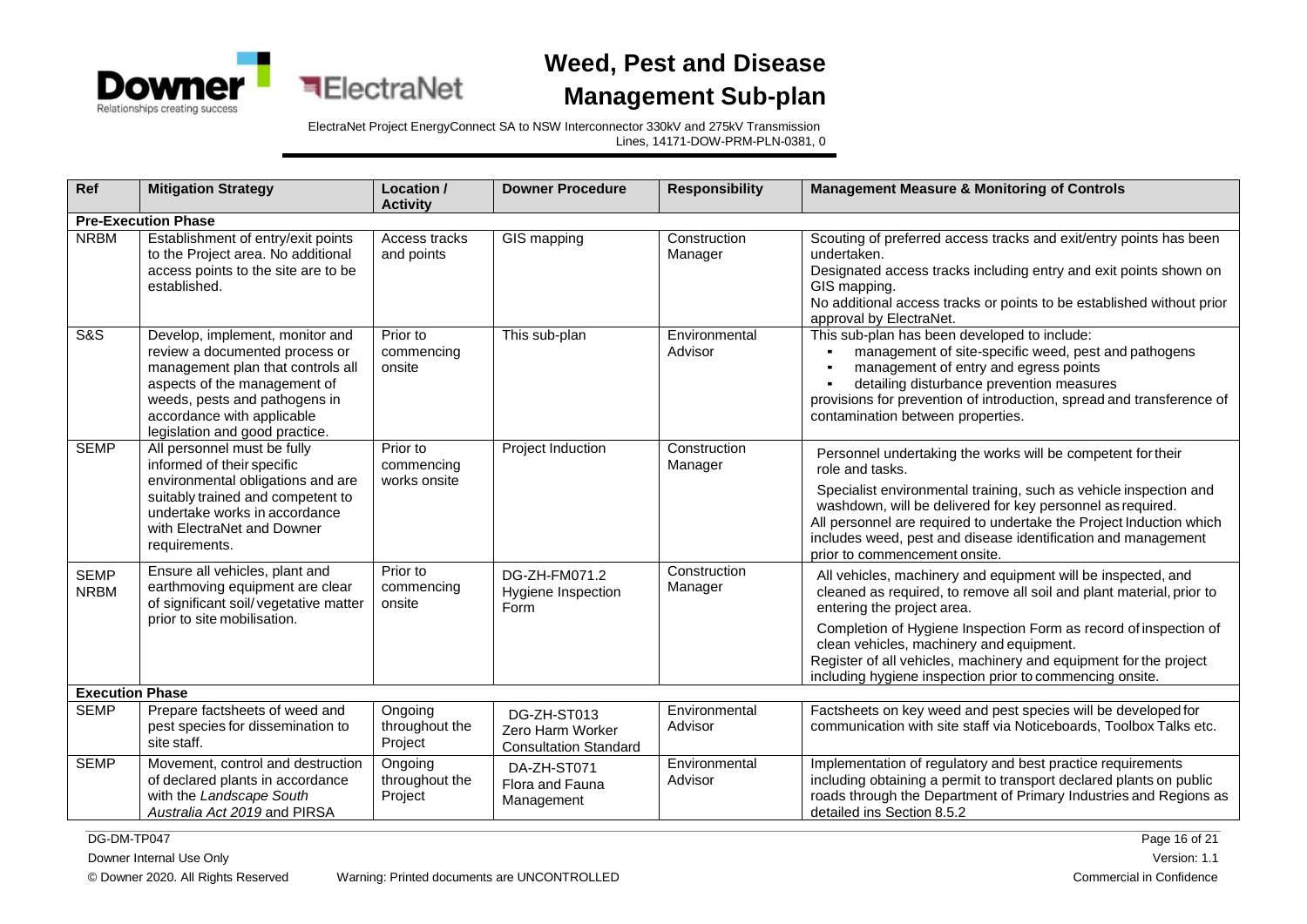

ElectraNet Project EnergyConnect SA to NSW Interconnector 330kV and 275kV Transmission

| Ref                           | <b>Mitigation Strategy</b>                                                                                                                                          | Location /<br><b>Activity</b>  | <b>Downer Procedure</b>                                       | <b>Responsibility</b>                               | <b>Management Measure &amp; Monitoring of Controls</b>                                                                                                                                                                                                   |
|-------------------------------|---------------------------------------------------------------------------------------------------------------------------------------------------------------------|--------------------------------|---------------------------------------------------------------|-----------------------------------------------------|----------------------------------------------------------------------------------------------------------------------------------------------------------------------------------------------------------------------------------------------------------|
|                               | Controlling Declared Weeds in SA<br>webpage.                                                                                                                        |                                |                                                               |                                                     |                                                                                                                                                                                                                                                          |
| <b>SEMP</b>                   | Management of entry/exit points<br>so that site soils (potentially<br>containing weed propagules) are<br>not tracked to or from the site or<br>between landholders. | Access tracks<br>and points    | GIS mapping                                                   | Construction<br>Manager<br>Environmental<br>Advisor | All vehicles and machinery restricted to CAZ including use of<br>designated access tracks and entry/exit points.<br>Designated access tracks and entry/exit points shown on GIS<br>mapping.                                                              |
|                               |                                                                                                                                                                     |                                |                                                               |                                                     | Implementation of inspection and clean down requirements for<br>vehicles, plant and earthmoving equipment in accordance with<br>Section 8.2.                                                                                                             |
|                               |                                                                                                                                                                     |                                |                                                               |                                                     | Water Truck will be utilized to reduce dust and soils being<br>tracked from site.                                                                                                                                                                        |
| <b>SEMP</b><br><b>NRBM</b>    | Restrict vehicle access to defined<br>tracks and work areas and away<br>from locations with known weed<br>presence.                                                 | Project area                   | DA-ZH-ST071<br>Flora and Fauna<br>Management                  | Construction<br>Manager<br>Site Supervisor          | Use of designated access tracks and entry/exit points in<br>accordance with GIS mapping.<br>Where necessary, signs and/or flagging will be erected to restrict<br>access into infested weed areas.                                                       |
| <b>SEMP</b>                   | Prohibition of importation of<br>weeds/seeds/ propagules or<br>infested material into the work site.<br>Maintain records to verify sources.                         | Project area                   | DA-ZH-ST071<br>Flora and Fauna<br>Management                  | Construction<br>Manager<br>Environmental<br>Advisor | All fill or other soil based materials imported into the project<br>area to be verified as weed and phytophthora free.<br>Record from the supplier confirming the fill or soil material being<br>weed free.                                              |
| <b>SEMP</b>                   | Topsoil stockpiles managed to<br>ensure they do not become<br>infested with weeds.                                                                                  | Project area                   | DA-ZH-ST071<br>Flora and Fauna<br>Management                  | Environmental<br>Advisor                            | Weed growth on stockpiles will be inspected and management<br>measures, such as weed control or covering, will be implemented<br>as required.                                                                                                            |
|                               | Removal of ground cover and<br>exposure of soil to be minimised to<br>reduce opportunities for weed<br>establishment.                                               | Project area                   | DA-ZH-ST071<br>Flora and Fauna<br>Management                  | Construction<br>Manager                             | Area of disturbance to be minimised to as low as operationally<br>practicable as detailed in Section 8.3.                                                                                                                                                |
| <b>SEMP</b><br><b>S&amp;S</b> | Regular monitoring of weeds.                                                                                                                                        | Ongoing<br>throughout<br>works | DA-ZH-FM116.9<br>Environmental<br><b>Inspection Checklist</b> | Environmental<br>Advisor                            | Fortnightly formal inspection of weeds on active construction<br>sites and access tracks, laydown areas and camp sites, and<br>adjacent areas, though Environmental Inspection Checklist                                                                 |
|                               |                                                                                                                                                                     |                                |                                                               |                                                     | Where new declared weed infestations are identified, and<br>potentially result from project activities, ElectraNet will be<br>notified immediately.<br>Implementation of weed control measures, such as spot spraying of<br>declared weeds, as required. |
| <b>SEMP</b>                   | Ensure waste is appropriately<br>stored to discourage pest animals<br>including covering putrescible and<br>organic storages associated with                        | Ongoing<br>throughout<br>works | DA-ZH-FM116.9<br>Environmental<br><b>Inspection Checklist</b> | Environmental<br>Advisor                            | All putrescible waste to be stored in covered bins or vehicles<br>onsite.<br>Regular servicing of all bins and disposal to a licensed waste                                                                                                              |

DG-DM-TP047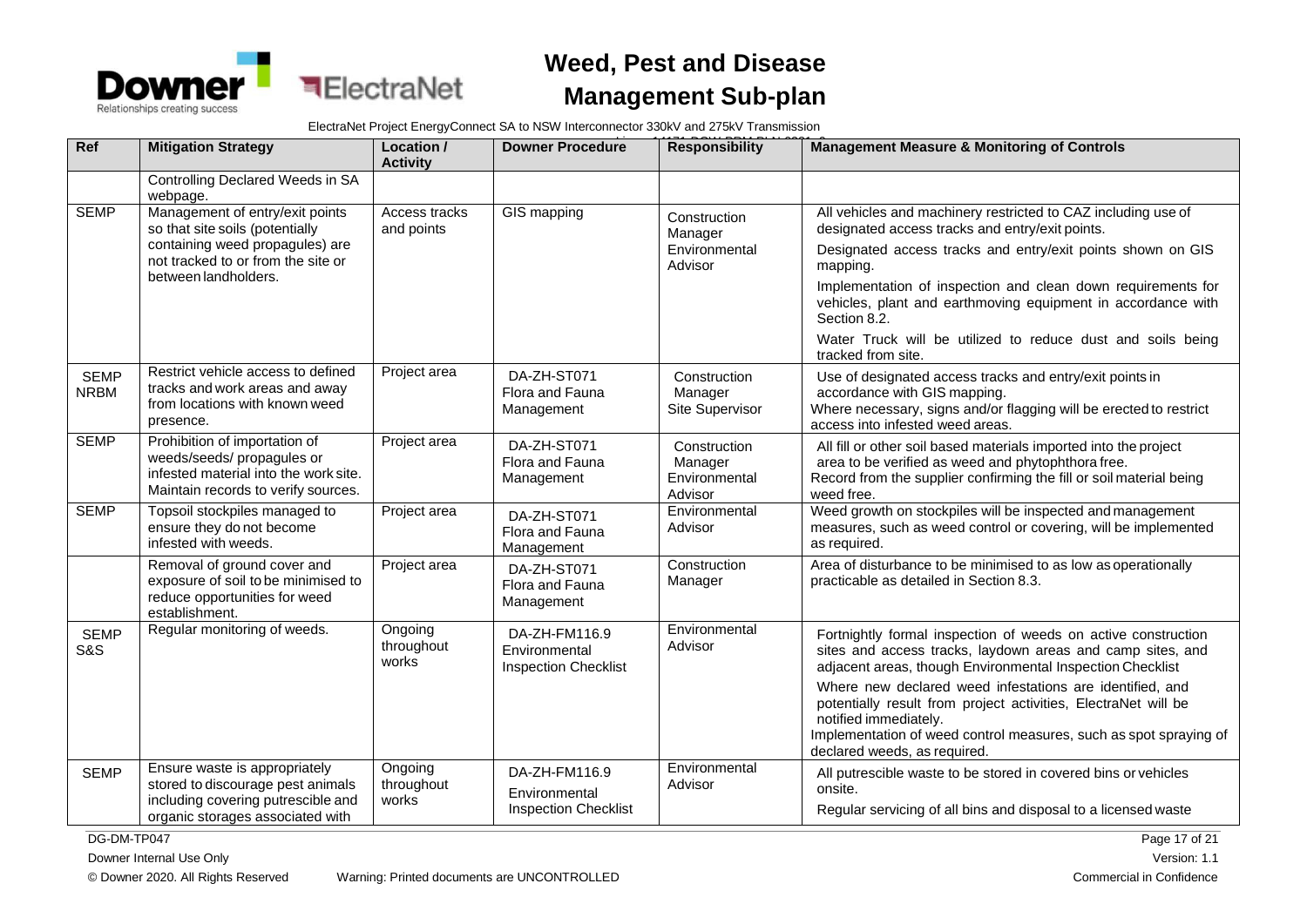

ElectraNet Project EnergyConnect SA to NSW Interconnector 330kV and 275kV Transmission

| Ref         | <b>Mitigation Strategy</b>                                                                                                                           | Location /<br><b>Activity</b>              | <b>Downer Procedure</b>                                       | <b>Responsibility</b>    | <b>Management Measure &amp; Monitoring of Controls</b>                                                                                                          |
|-------------|------------------------------------------------------------------------------------------------------------------------------------------------------|--------------------------------------------|---------------------------------------------------------------|--------------------------|-----------------------------------------------------------------------------------------------------------------------------------------------------------------|
|             | crib rooms and offices.                                                                                                                              |                                            |                                                               |                          | disposal facility.                                                                                                                                              |
|             |                                                                                                                                                      |                                            |                                                               |                          | Fortnightly<br>inspection of waste<br>though<br>management<br>Environmental Inspection Checklist.                                                               |
| <b>SEMP</b> | Management measures to be<br>implemented should a landholder                                                                                         | Ongoing<br>throughout                      | <b>INX</b><br>Landholder Liaison                              | Environmental<br>Advisor | All landholder complaints will be verbally reported to ElectraNet<br>within 1 hour of identification outlining factual information.                             |
|             | complain about weed infestation in<br>or adjacent to the easement.                                                                                   | works                                      | Sub-plan                                                      |                          | Landholder complaints will be reported through ElectraNet's<br>online Incident Management System (IMS).                                                         |
|             |                                                                                                                                                      |                                            |                                                               |                          | Further information on management of landholder complaints is<br>detailed in the Landholder Liaison Sub-plan.                                                   |
| <b>SEMP</b> | All environmental incidents<br>identified during the project must<br>be recorded, reported and                                                       | Ongoing<br>throughout<br>project           | <b>INX</b>                                                    | Environmental<br>Advisor | All environmental incidents will be verbally reported to<br>ElectraNet within 1 hour of identification outlining factual<br>information.                        |
|             | managed effectively.                                                                                                                                 |                                            |                                                               |                          | Environmental incidents and hazards will be reported through<br>ElectraNet's online Incident Management System (IMS).                                           |
|             | <b>Post-Execution Phase</b>                                                                                                                          |                                            |                                                               |                          |                                                                                                                                                                 |
| <b>SEMP</b> | Disturbed areas to be<br>progressively rehabilitated<br>following construction work to<br>reduce the opportunity for weed<br>re/establishment.       | Completion of<br>works at each<br>location | DA-ZH-FM116.9<br>Environmental<br><b>Inspection Checklist</b> | Construction<br>Manager  | Implementation of progressive rehabilitation of disturbed areas,<br>for locations not required for ongoing maintenance works.                                   |
|             | Post construction inspection to<br>ensure appropriate weed control<br>has been implemented and<br>opportunities for weed<br>establishment minimised. | Following<br>completion of<br>works        | <b>Post Construction</b><br>Checklist                         | Environmental<br>Advisor | Inspection of the disturbed areas for declared weed species.<br>Implementation of management measures, such as spot<br>spraying or manual control, as required. |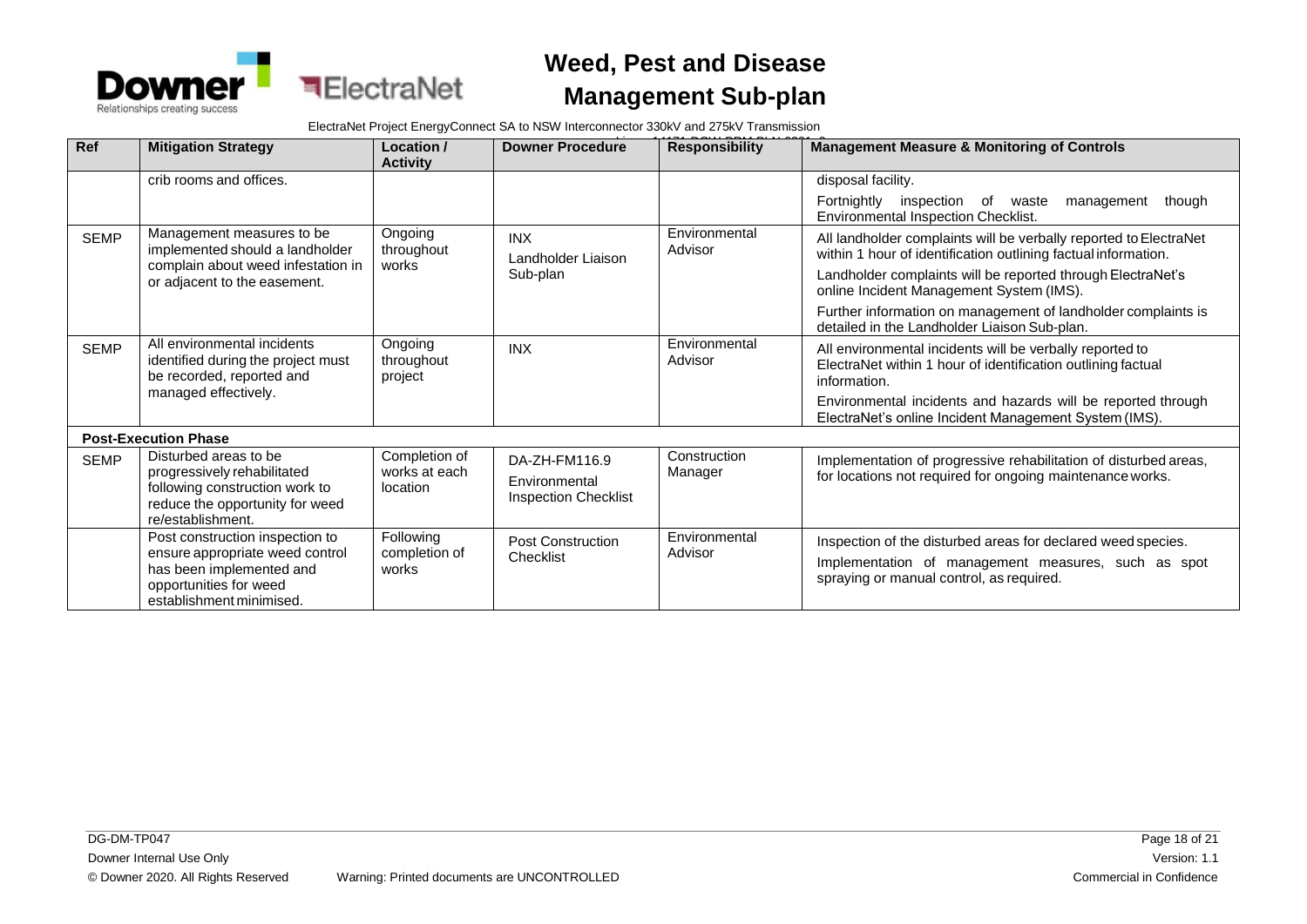<span id="page-18-0"></span>

ElectraNet Project EnergyConnect SA to NSW Interconnector 330kV and 275kV Transmission Lines, 14171-DOW-PRM-PLN-0381, 0

## 10 MONITORING & REPORTING

In addition to the requirements outlined in the Environmental Management Plan, the following table outlines the monitoring and reporting to be undertaken during the pre-execution and execution phases of the project relating weed, pest and disease management.

| <b>Monitoring &amp; Reporting Requirements</b>                                                                                                                              | <b>Responsibility</b> | Reference   |
|-----------------------------------------------------------------------------------------------------------------------------------------------------------------------------|-----------------------|-------------|
| <b>Pre-execution Phase</b>                                                                                                                                                  |                       |             |
| Undertake pre-construction survey to identify presence and location of weeds<br>relevant to the project site.                                                               | Environmental Advisor | <b>SEMP</b> |
| <b>Execution Phase</b>                                                                                                                                                      |                       |             |
| Record from the supplier confirming the fill or soil material imported into the<br>Project area is weed and Phytophthora free                                               | Environmental Advisor | <b>SEMP</b> |
| ElectraNet must be informed immediately of the discovery of any Weeds of<br>National Significance (WoNS) or other new weeds, pests or pathogens on<br>landholder properties | Environmental Advisor | S&S         |

# 11 REFERENCES

Animal Health Australia, 2018, National Farm Biosecurity Manual, Grazing Livestock Production

Commonwealth of Australia, 2014, Threat abatement plan for disease in natural ecosystems caused by Phytophthora cinnamomic

Government of South Australia, 2022, PIRSA Controlling Declared Weeds in SA [Controlling declared](https://pir.sa.gov.au/biosecurity/weeds/controlling-weeds)  [weeds in SA -](https://pir.sa.gov.au/biosecurity/weeds/controlling-weeds) PIRSA (Webpage)

Government of South Australia, 2020, NatureMaps, Available at: <https://data.environment.sa.gov.au/NatureMaps/Pages/default.aspx>

In addition to the requirements outlined in the Environmental Management Plan, the following table outlines the monitoring and reporting to be undertaken during the pre-execution, execution, and postexecution phases of the project relating weed, pest and disease management.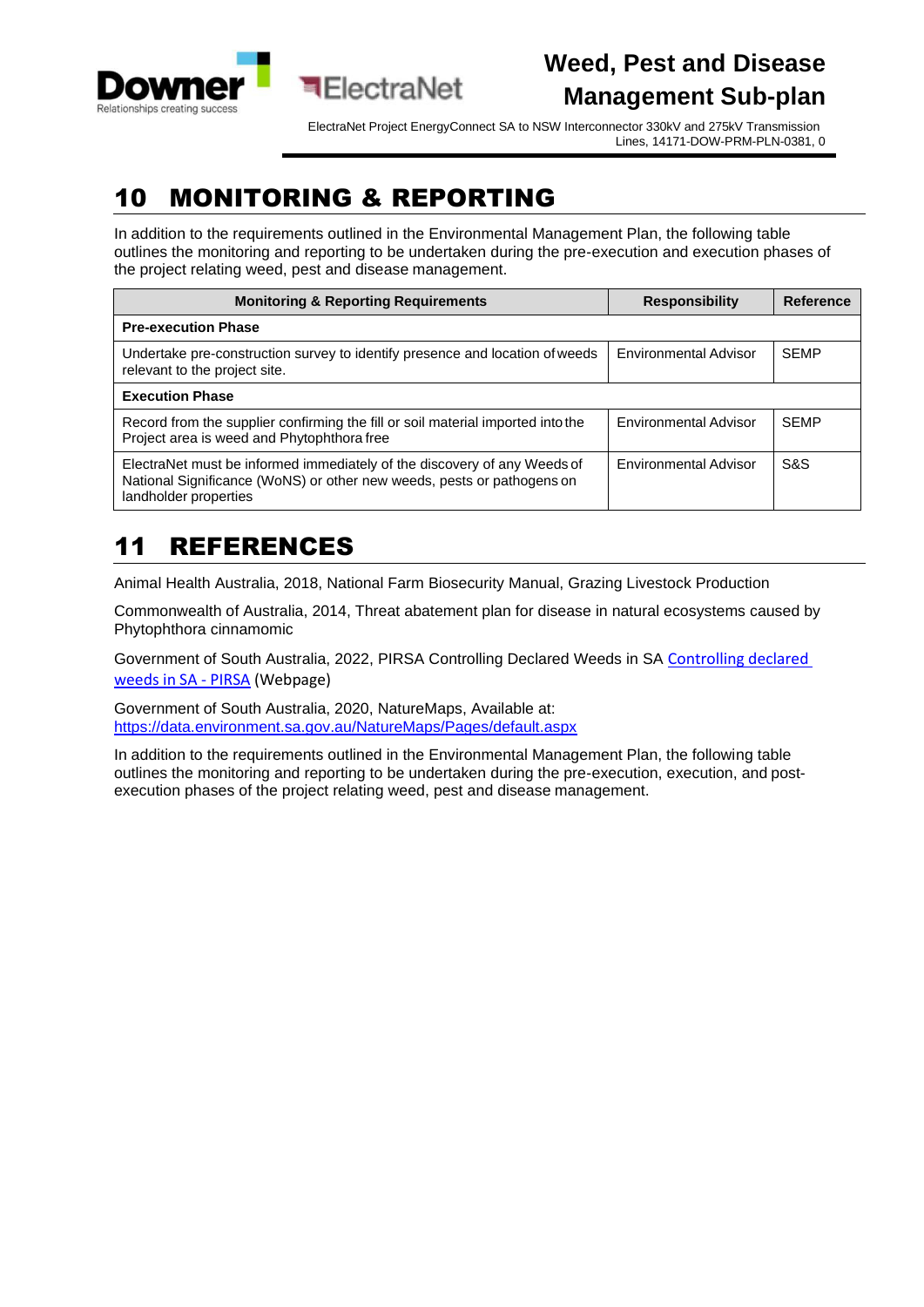



# ANNEX A – PROJECT ENERGYCONNECT - WEED SURVEY REPORT November 2021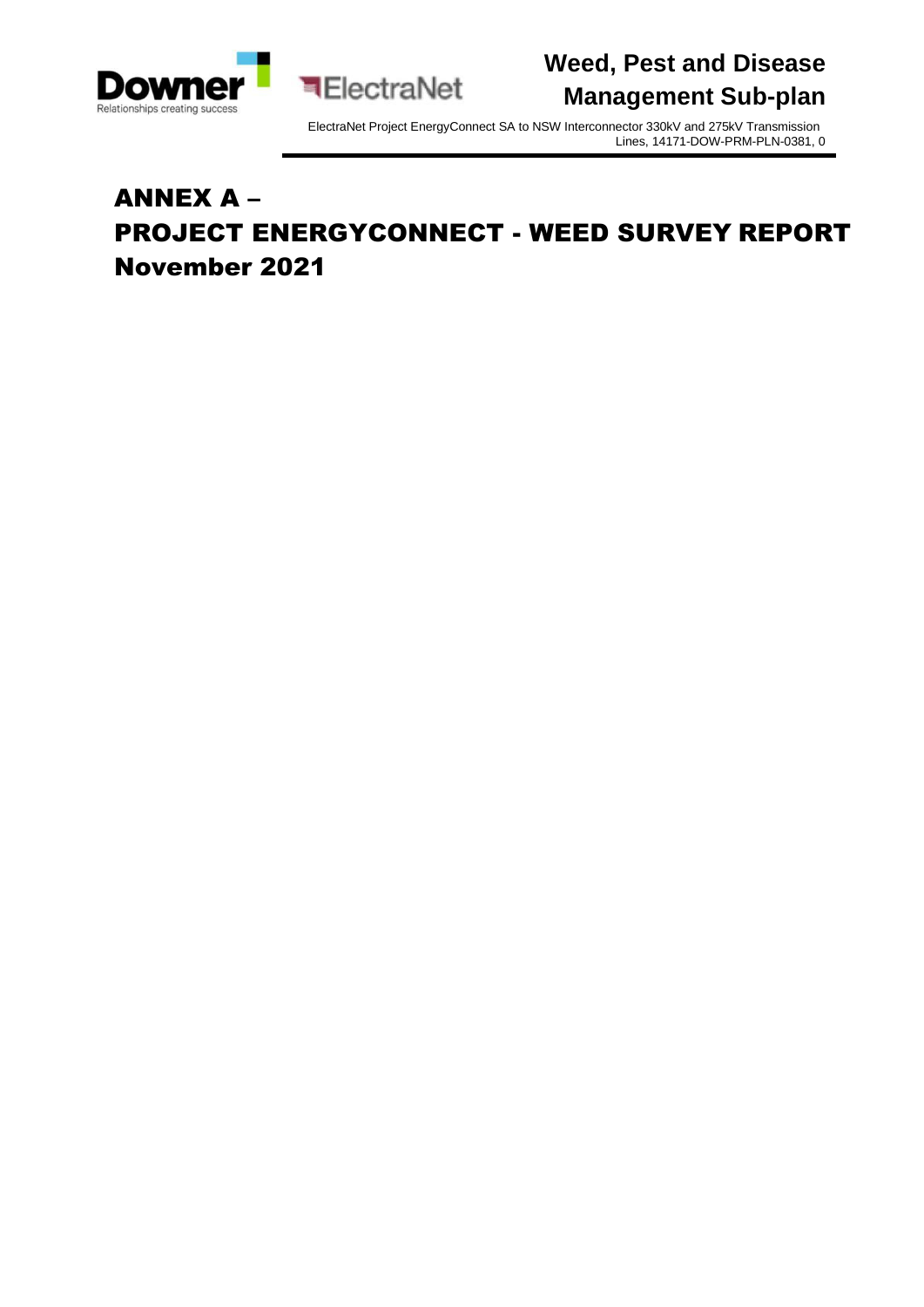

ElectraNet Project EnergyConnect SA to NSW Interconnector 330kV and 275kV Transmission Lines, 14171-DOW-PRM-PLN-0381, 0

# ANNEX B – FACT SHEETS - DECLARED WEEDS WITHIN 500M OF CORRIDOR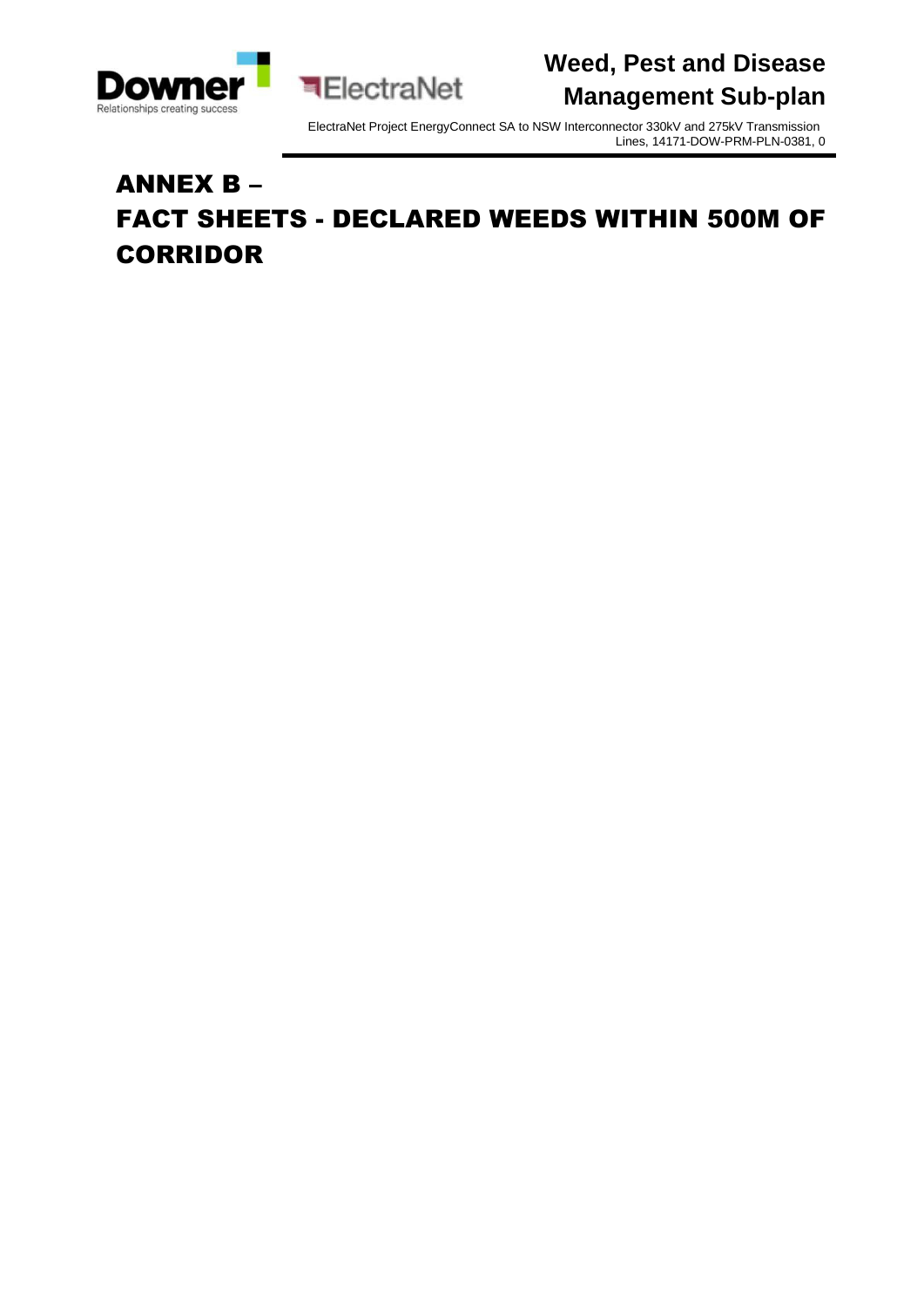



ElectraNet

| <b>Name</b>                               | <b>Photo</b> | <b>Description</b>                                                                                                                                                                                                                                                                                                                                                                                                                                                                                                                                                             |
|-------------------------------------------|--------------|--------------------------------------------------------------------------------------------------------------------------------------------------------------------------------------------------------------------------------------------------------------------------------------------------------------------------------------------------------------------------------------------------------------------------------------------------------------------------------------------------------------------------------------------------------------------------------|
| <b>Bridal</b><br>Creeper                  |              | Bridal creeper has long, twisting stems up to 3 m in<br>length, branching extensively. Above ground growth is<br>annually produced from its perennial underground root<br>system of tubers.                                                                                                                                                                                                                                                                                                                                                                                    |
|                                           |              | Bridal creeper has soft, shiny green 'leaves' 4-30 mm<br>wide and 10-70 mm long which occur along the length<br>of wiry green stems.                                                                                                                                                                                                                                                                                                                                                                                                                                           |
|                                           |              | Stems emerge annually in autumn from a mat, 0-10<br>cm deep, of branching rhizomes that bear numerous<br>fleshy tubers.                                                                                                                                                                                                                                                                                                                                                                                                                                                        |
|                                           |              | White flowers with 6 petals, 5-8 mm in diameter<br>appear in early spring. Green berries turn pink then<br>red/burgundy in late spring-early summer.                                                                                                                                                                                                                                                                                                                                                                                                                           |
|                                           |              | It forms a thick mat of underground tubers which<br>impedes the root growth of other plants and often<br>prevents seedling establishment. Rare native plants,<br>such as the rice flower Pimelea spicata, are<br>threatened with extinction by bridal creeper.<br>It also cause losses to primary industries (eg by shading<br>citrus and avocado trees and interfering with fruit<br>picking), especially in the Murray River irrigation area                                                                                                                                 |
| Salvation<br>Jane /<br>Patersons<br>Curse |              | An erect annual plant (sometimes living into a second<br>year), usually reaching about 60cm high and covered<br>in short bristly hairs. Leaves produced in autumn and<br>winter are large, oblong in shape with a short stalk<br>and have distinct lateral veins; they grow flat on the<br>ground from a solid taproot to form a rosette.                                                                                                                                                                                                                                      |
|                                           |              | Flowers are attached along one side of the stem<br>branches, with a blue to purple trumpet shaped<br>flower.                                                                                                                                                                                                                                                                                                                                                                                                                                                                   |
|                                           |              | It can rapidly establish a large population on<br>disturbed ground and competes vigorously<br>with both smaller plants and the seedlings of<br>regenerating overstorey species.                                                                                                                                                                                                                                                                                                                                                                                                |
| African<br><b>Boxthorn</b>                |              | African boxthorn is a woody shrub reaching up to 4<br>metres in height, with glossy leaves and an extensive<br>root system incorporating a long branched taproot. The<br>trunk and branches are light brown and smooth when<br>young, turning darker brown or grey with age. The twigs<br>end in a hard, sharp spike or thorn.                                                                                                                                                                                                                                                 |
|                                           |              | The white flowers are usually produced in summer,<br>although flowering can occur through most of the year.<br>The fruit is an oblong berry approximately 10 mm long,<br>going from a smooth green appearance to bright<br>orange-red when ripe. Fruits contain numerous small,<br>oval, flattened seeds. Seeds germinate at any time of<br>the year and generally take two years to reach<br>flowering stage.<br>African boxthorn invades pastures and waste areas,<br>reducing access and causing difficulty in stock<br>movement. The spines can injure people, animals and |
|                                           |              | vehicle tyres                                                                                                                                                                                                                                                                                                                                                                                                                                                                                                                                                                  |